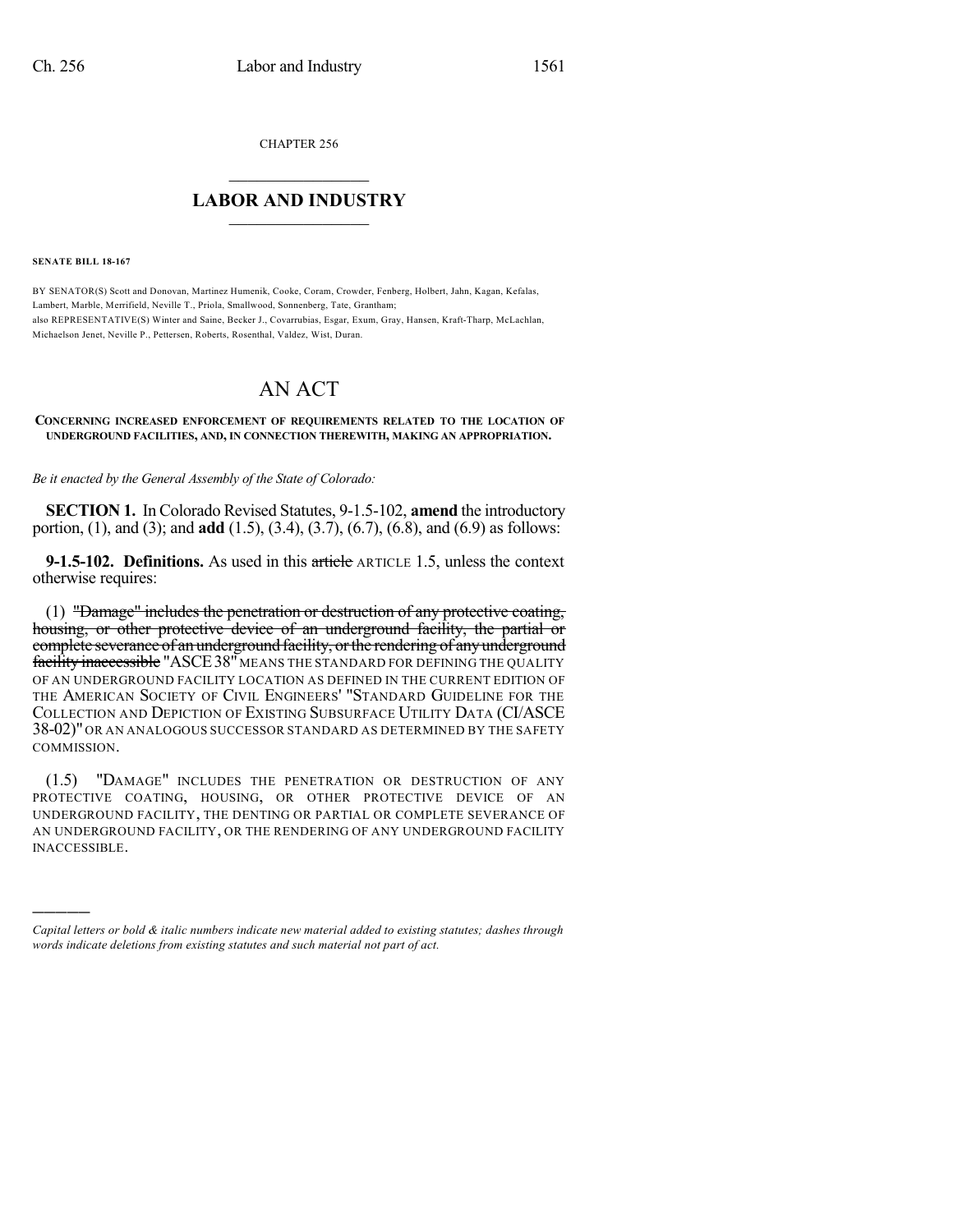1562 Labor and Industry Ch. 256

(3) "Excavation" means any operation in which earth is moved or removed by means of any tools, equipment, or explosives and includes augering, backfilling, boring, ditching, drilling, grading, plowing-in, pulling-in, ripping, scraping, trenching, HYDRO EXCAVATING, POSTHOLING, and tunneling. "Excavation" shall DOES not include:

(a) Routine maintenance on existing planted landscapes; OR

(b) AN EXCAVATION BY A RANCHER OR A FARMER, AS DEFINED IN SECTION 42-20-108.5, OCCURRING ON A RANCH OR FARM WHEN THE EXCAVATION INVOLVES:

(I) ANY FORM OF EXISTING AGRICULTURAL ACTIVITY THAT IS ROUTINE FOR THAT RANCH OR FARM;

(II) LAND CLEARING IF THE ACTIVITY DOES NOT INVOLVE DEEP RIPPING OR DEEP ROOT REMOVAL OF TREES OR SHRUBS; OR

(III) ROUTINE MAINTENANCE OF:

(A) AN EXISTING IRRIGATION FACILITY IF THE FACILITY HAS BEEN SUBJECTED TO MAINTENANCE IN THE PREVIOUS TWENTY-FOUR MONTHS; OR

(B) EXISTING FENCE LINES.

(3.4) "GRAVITY-FED SYSTEM" MEANS ANY UNDERGROUND FACILITY THAT IS NOT PRESSURIZED AND THAT UTILIZES GRAVITY AS THE ONLY MEANS TO TRANSPORT ITS CONTENTS.THESE SYSTEMS INCLUDE SANITARY SEWER LINES, STORM SEWER LINES, AND OPEN-AIR IRRIGATION DITCHES.

(3.7) "LICENSED PROFESSIONAL ENGINEER"MEANS A PROFESSIONAL ENGINEER AS DEFINED IN SECTION 12-25-102.

(6.7) "SUBSURFACE UTILITY ENGINEERING NOTIFICATION" MEANS A NOTICE TO THE NOTIFICATION ASSOCIATION THAT A PROJECT IS BEING DESIGNED BY A LICENSED PROFESSIONAL ENGINEER AND THAT THE PROJECT WILL INCLUDE THE INVESTIGATION AND DEPICTION OF EXISTING UNDERGROUND FACILITIES THAT MEET OR EXCEED THE ASCE 38 STANDARD.

(6.8) "SUBSURFACE UTILITY ENGINEERING-REQUIRED PROJECT"MEANS A PROJECT THAT MEETS ALL OF THE FOLLOWING CONDITIONS:

(a) THE PROJECT INVOLVES A CONSTRUCTION CONTRACT WITH A PUBLIC ENTITY, AS THAT TERM IS DEFINED IN SECTION 24-91-102:

(b) THE PROJECT INVOLVES PRIMARILY HORIZONTAL CONSTRUCTION AND DOES NOT INVOLVE PRIMARILY THE CONSTRUCTION OF BUILDINGS;

(c) (I) THE PROJECT:

(A) HAS AN ANTICIPATED EXCAVATION FOOTPRINT THAT EXCEEDS TWO FEET IN DEPTH AND THAT IS A CONTIGUOUS ONE THOUSAND SQUARE FEET; OR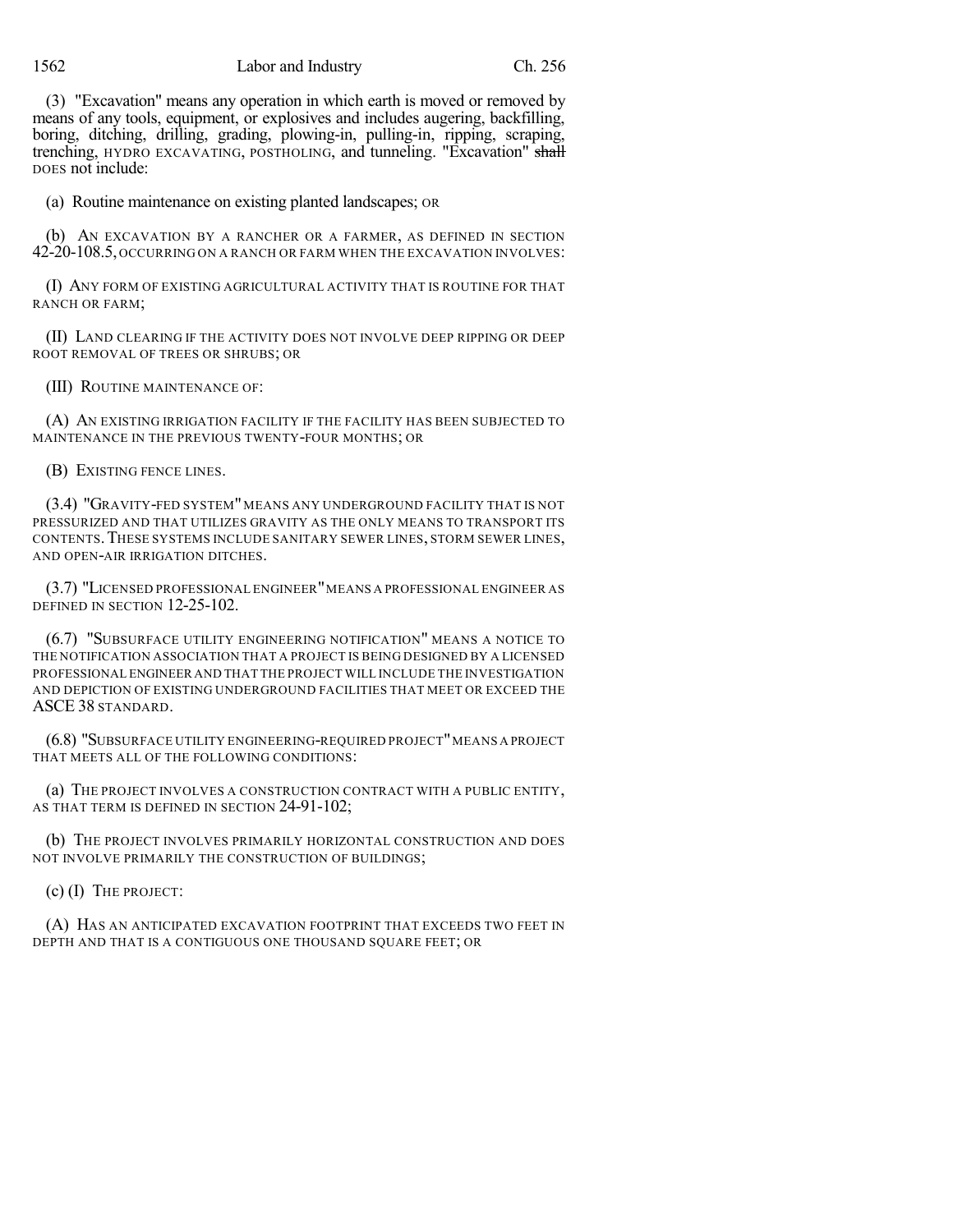(B) INVOLVES UTILITY BORING.

(II) FOR PURPOSES OF THIS SUBSECTION (6.8)(c), THE TERM "TWO FEET IN DEPTH" DOES NOT INCLUDE ROTOMILLING, AND THE CONTIGUOUS ONE THOUSAND SOUARE FEET DOES NOT INCLUDE FENCING AND SIGNING PROJECTS.

(d) THE PROJECT REQUIRES THE DESIGN SERVICES OF A LICENSED PROFESSIONAL ENGINEER.

(6.9) "UNDERGROUND DAMAGE PREVENTION SAFETY COMMISSION" OR "SAFETY COMMISSION" MEANS THE ENFORCEMENT AUTHORITY ESTABLISHED IN SECTION 9-1.5-104.2.

**SECTION 2.** In Colorado Revised Statutes, 9-1.5-103, **amend** (3)(a), (3)(c), (3)(d), (4)(a), (4)(b), (4)(c)(I), (4)(c)(II), and (6); **repeal** (7)(c)(V); and **add** (2.4),  $(2.7)$ ,  $(6.5)$ ,  $(7)$  $(e)$ ,  $(9)$ ,  $(10)$ , and  $(11)$  as follows:

**9-1.5-103. Plans and specifications - notice of excavation - duties of excavators- duties of owners and operators-fee - repeal.**(2.4) AT THE PROJECT OWNER'S EXPENSE, A LICENSED PROFESSIONAL ENGINEER DESIGNING FOR A SUBSURFACE UTILITY ENGINEERING-REQUIRED PROJECT SHALL:

(a) NOTIFY THE NOTIFICATION ASSOCIATION WITH A SUBSURFACE UTILITY ENGINEERING NOTIFICATION;

(b) EITHER:

(I) MEET OR EXCEED THE ASCE38 STANDARD FOR DEFINING THE UNDERGROUND FACILITY LOCATION IN THE STAMPED PLANS FOR ALL UNDERGROUND FACILITIES WITHIN THE PROPOSED EXCAVATION AREA; OR

(II) DOCUMENT THE REASONS WHY ANY UNDERGROUND FACILITIES DEPICTED IN THE STAMPED PLANS DO NOT MEET OR EXCEED ASCE 38 UTILITY QUALITY LEVEL B OR ITS SUCCESSOR UTILITY QUALITY LEVEL;

(c) ATTEMPT TO ACHIEVE ASCE38 UTILITY QUALITY LEVELB OR ITS SUCCESSOR UTILITY QUALITY LEVEL ON ALL UTILITIES WITHIN THE PROPOSED EXCAVATION AREA UNLESS A REASONABLE RATIONALE BY A LICENSED PROFESSIONAL ENGINEER IS GIVEN FOR NOT DOING SO; AND

(d) DOCUMENT THE REASONS WHY ANY UNDERGROUND FACILITIES DEPICTED IN THE STAMPED PLANS DO NOT MEET OR EXCEED ASCE38 UTILITY QUALITY LEVEL A OR ITS SUCCESSOR UTILITY QUALITY LEVEL FOR UNDERGROUND FACILITIES AT THE POINT OF A POTENTIAL CONFLICT WITH THE INSTALLATION OF A GRAVITY-FED SYSTEM.

(2.7) AN UNDERGROUND FACILITY OWNER THAT RECEIVES A SUBSURFACE UTILITY ENGINEERING NOTIFICATION OR OTHER REQUEST FOR INFORMATION FROM A DESIGNER SHALL RESPOND TO THE REQUEST WITHIN TEN BUSINESS DAYS AFTER THE REQUEST, NOT INCLUDING THE DAY OF ACTUAL NOTICE, IN ONE OR MORE OF THE FOLLOWING WAYS: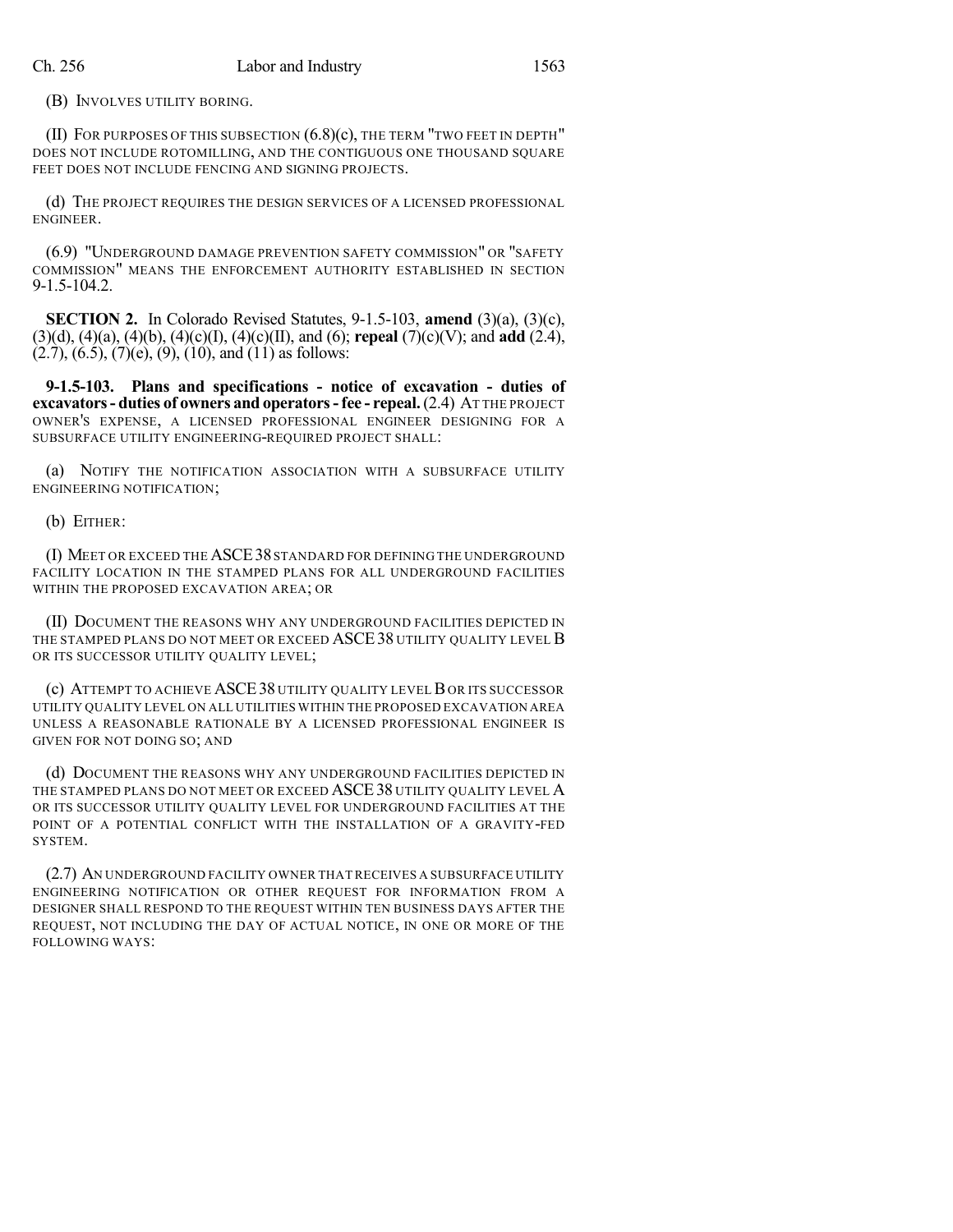(a) PROVIDE UNDERGROUND FACILITY LOCATION RECORDS THAT GIVE THE AVAILABLE INFORMATION ON THE LOCATION, NOT TO INCLUDE DEPTH, OF UNDERGROUND FACILITIES WITHIN THE PROJECT LIMITS;

(b) PROVIDE A MARK ON THE GROUND THAT GIVES THE APPROXIMATE LOCATION, NOT TO INCLUDE DEPTH, OF ITS UNDERGROUND FACILITIES WITHIN THE PROJECT LIMITS; OR

(c) PROVIDE THE AVAILABLE INFORMATION AS TO THE APPROXIMATE LOCATION, NOT TO INCLUDE DEPTH, OF ITS UNDERGROUND FACILITIES WITHIN THE PROJECT LIMITS.

(3) (a) (I) (A) Except in emergency situations and except as to an employee OR AN EMPLOYER'S CONTRACTOR with respect to the employer's underground facilities or as otherwise provided in an agreement with an owner or operator, no A person shall NOT make or begin excavation without first notifying the notification association and, if necessary, the tier two members having underground facilities in the area of such THE excavation. Notice may be given in person, by telephone, BY ELECTRONIC METHODS APPROVED BY THE NOTIFICATION ASSOCIATION, or in writing if delivered.

(B) THIS SUBSECTION (3)(a)(I) IS REPEALED, EFFECTIVE JANUARY 1, 2021.

(II) EFFECTIVE JANUARY 1, 2021, EXCEPT IN EMERGENCY SITUATIONS AND EXCEPT AS TO AN EMPLOYEE OR AN EMPLOYER'S CONTRACTOR WITH RESPECT TO THE EMPLOYER'S UNDERGROUND FACILITIES, A PERSON SHALL NOT MAKE OR BEGIN EXCAVATION WITHOUT FIRST NOTIFYING THE NOTIFICATION ASSOCIATION. NOTICE MAY BE GIVEN BY ELECTRONIC METHODS APPROVED BY THE NOTIFICATION ASSOCIATION OR BY TELEPHONE.

(c) (I) Any notice given pursuant to paragraph (b) of this subsection  $(3)$  shall SUBSECTION (3)(b) OF THIS SECTION MUST include the following:

 $(H(A))$  The name and telephone number of the person who is giving the notice;

(II) (B) The name and telephone number of the excavator; and

(III) (C) The specific location, starting date, and description of the intended excavation activity.

(II) IF AN AREA OF EXCAVATION CANNOT BE ACCURATELY DESCRIBED ON THE LOCATE REQUEST,THE EXCAVATOR SHALL NOTIFY THE OWNER OR OPERATOR OF THE AREA OF EXCAVATION USING ONE OR MORE OF THE FOLLOWING METHODS:

(A) PHYSICAL DELINEATION WITH WHITE MARKS ON A HARD SURFACE AREA;

(B) ELECTRONIC DELINEATION ON A MAP, PLAN SHEET, OR AERIAL PHOTOGRAPH THAT CAN BE TRANSMITTED ELECTRONICALLY FROM THE EXCAVATOR TO THE FACILITY OWNER OR OPERATOR THROUGH THE NOTIFICATION ASSOCIATION; OR

(C) SCHEDULING AN ON-SITE MEETING BETWEEN THE EXCAVATOR AND THE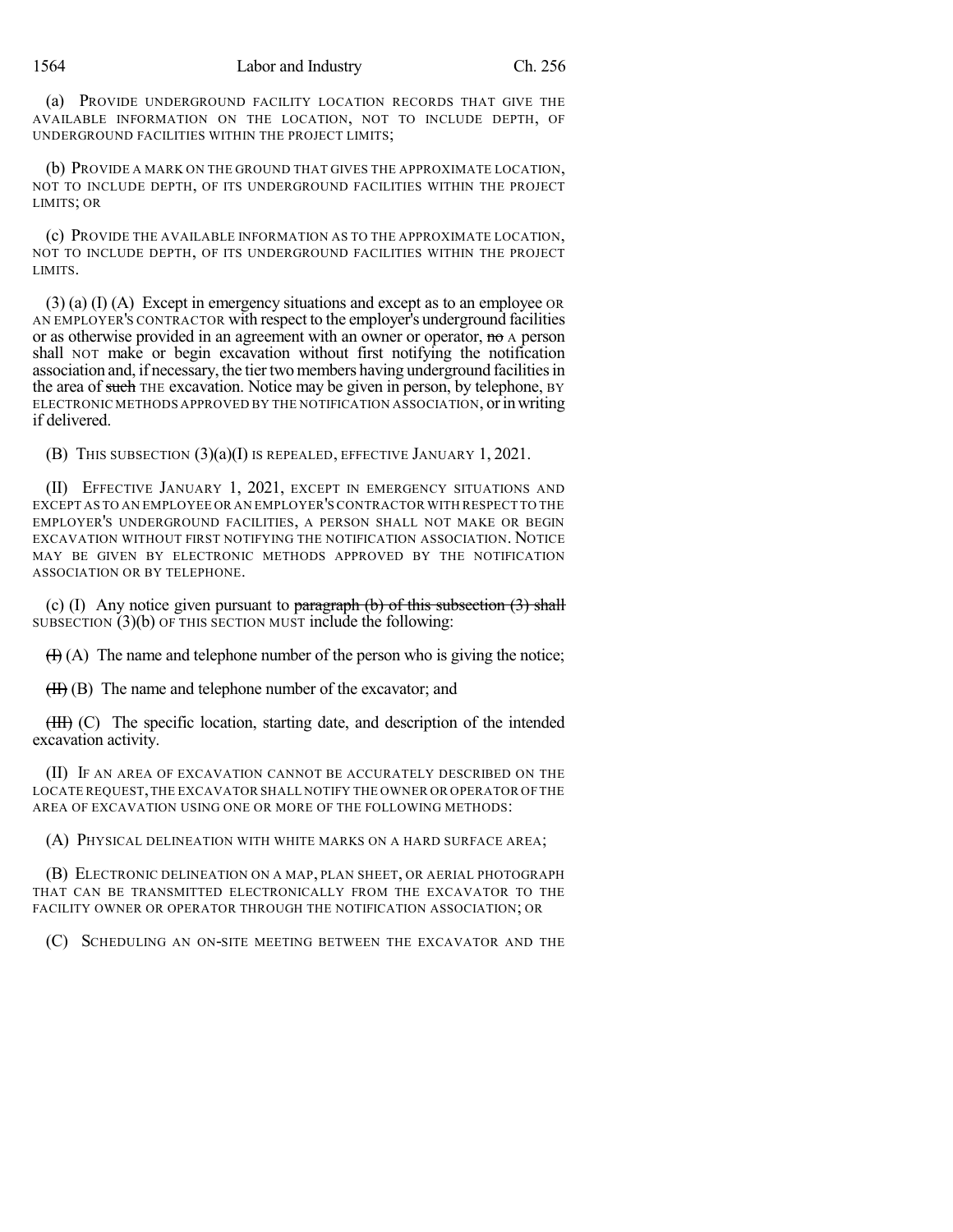### OWNER OR OPERATOR.

(d) An excavator may request a written record of any information froman owner or operator of an underground facility regarding the location of specific underground facilities AN EXCAVATOR REQUIRING EXISTING MARKED UNDERGROUND FACILITIES TO BE EXPOSED MAY LIST A SINGLE SECONDARY EXCAVATOR ON ITS NOTICE TO THE NOTIFICATION ASSOCIATION AND EMPLOY THE SERVICES OF THE LISTED SECONDARY EXCAVATOR TO EXPOSE MARKED UNDERGROUND FACILITIES USING REASONABLE CARE TO NOT DAMAGE THE FACILITIES. THE SECONDARY EXCAVATOR MAY EXPOSE MARKED UNDERGROUND FACILITIES UNDER THE EXCAVATOR'S NOTICE TO THE NOTIFICATION ASSOCIATION ONLY IF THE EXCAVATOR HAS COMPLIED WITH THIS SUBSECTION (3).

(4) (a) (I) Any owner or operator receiving notice pursuant to subsection (3) of thissection shall, at no cost to the excavator AND WITHIN TWO BUSINESS DAYS, NOT INCLUDING THE DAY OF ACTUAL NOTICE, use reasonable care to advise the excavator of the location, NUMBER, and size of any underground facilities in the proposed excavation area, INCLUDING LATERALS IN THE PUBLIC RIGHT-OF-WAY, by marking the location of the facilities with clearly identifiable markings within eighteen inches horizontally from the exterior sides of any such THE facilities. Such THE markings shall MUST include the depth, if known, and shall be made pursuant to the uniform color code as approved by the utility location and coordinating council of the American Public Works Association. THE MARKINGS MUST MEET THE MARKING STANDARDS AS ESTABLISHED BY THE SAFETY COMMISSION PURSUANT TO SECTION 9-1.5-104.2 (1)(a)(I). THE DOCUMENTATION REQUIRED BY THIS SUBSECTION  $(4)(a)(I)$ SHALLBE PROVIDED TO THE EXCAVATOR THROUGH THE NOTIFICATION ASSOCIATION AND MUST MEET OR EXCEED ANY QUALITY STANDARDS ESTABLISHED BY THE SAFETY COMMISSION PURSUANT TO SECTION  $9-1.5-104.2$  (1)(a)(I). In addition to the MARKINGS, THE OWNER OR OPERATOR SHALL PROVIDE FOR EACH OF ITS UNDERGROUND FACILITIES:

(A) DOCUMENTATION LISTING THE OWNER'S OR OPERATOR'S NAME AND THE SIZE AND TYPE OF EACH MARKED UNDERGROUND FACILITY; AND

(B) DOCUMENTATION OF THE LOCATION OF THE UNDERGROUND FACILITIES IN THE FORM OF A DIGITAL SKETCH, A HAND-DRAWN SKETCH, OR A PHOTOGRAPH THAT INCLUDES A READILY IDENTIFIABLE LANDMARK, WHERE PRACTICABLE.

(II) ASEWER SYSTEM OWNER OR OPERATOR SHALL PROVIDE ITS BEST AVAILABLE INFORMATION WHEN MARKING THE LOCATION OF SEWER LATERALS IN THE PUBLIC RIGHT-OF-WAY WITH CLEARLY IDENTIFIABLE MARKINGS. "BEST AVAILABLE INFORMATION" INCLUDES TAP MEASUREMENTS AND HISTORIC RECORDS. IF THE SEWER LATERAL CAN BE ELECTRONICALLY LOCATED,THE SEWER SYSTEM OWNER OR OPERATOR SHALL MARK AND DOCUMENT THE LOCATION OF THE SEWER LATERALS IN ACCORDANCE WITH THIS SUBSECTION  $(4)(a)$ . If a sewer system owner or OPERATOR OF A SEWER LATERAL CANNOT ELECTRONICALLY LOCATE THE SEWER LATERAL, THE EXCAVATOR SHALL FIND THE SEWER LATERAL.

(III) THE MARKING OF CUSTOMER-OWNED LATERALS IN THE PUBLIC RIGHT-OF-WAY IS FOR INFORMATIONAL PURPOSES ONLY, AND AN OWNER OR OPERATOR IS NOT LIABLE TO ANY PARTY FOR DAMAGES OR INJURIES RESULTING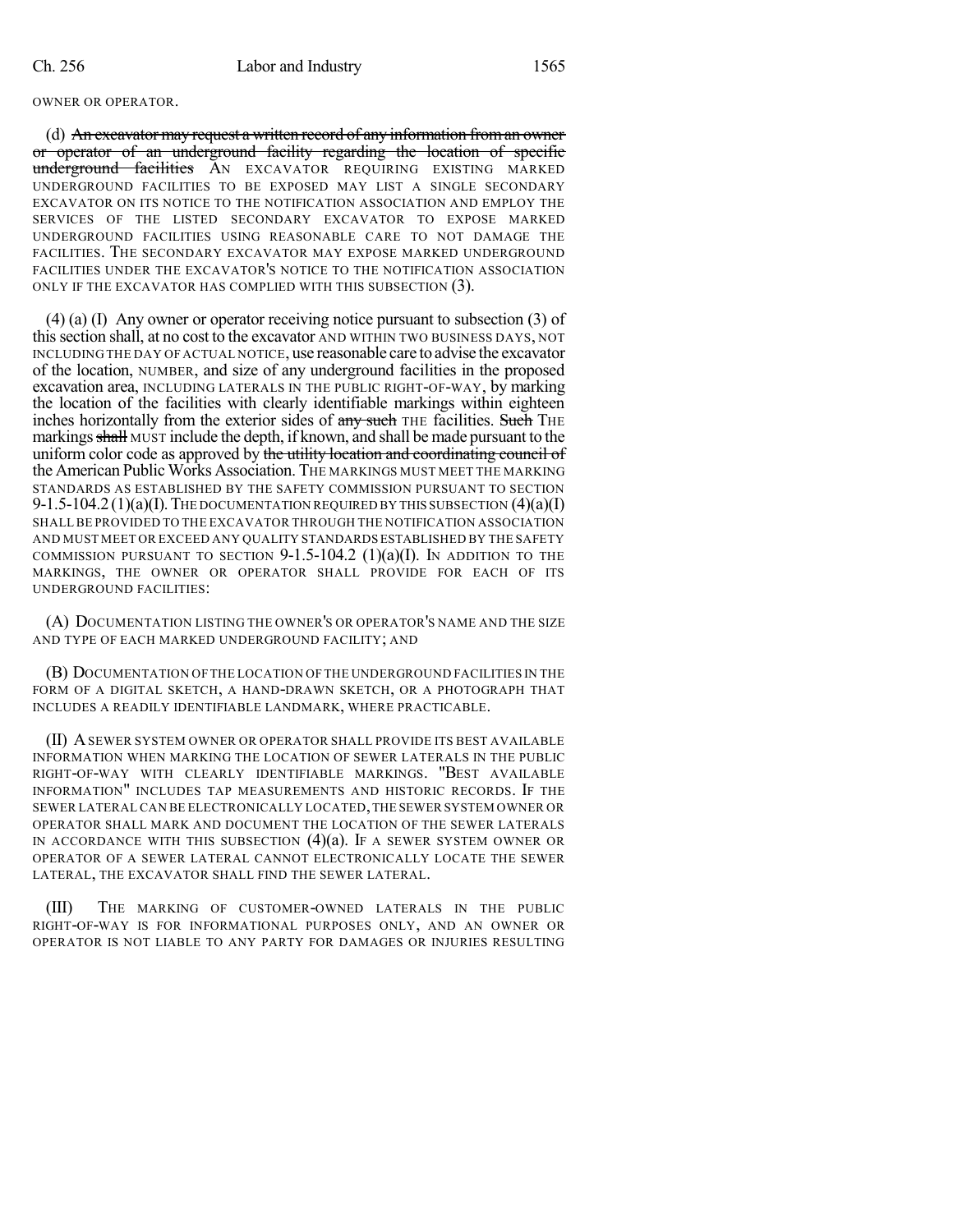## FROM DAMAGE DONE TO CUSTOMER-OWNED LATERALS.

(IV) In the event any IF A person is involved in excavating across a preexisting underground facility, the owner of such facility shall, upon a predetermined agreement at the request of the excavator or the owner, provide on-site assistance. Any owner or operator receiving notice concerning an excavator's intent to excavate shall use reasonable care to advise the excavator of the absence of any underground facilities in the proposed excavation area by communicating directly with the excavator and providing documentation thereof, if requested, or by clearly marking that no underground facilities exist in the proposed excavation area. Owners and operators PROVIDING POSITIVE RESPONSE DOCUMENTATION TO THE EXCAVATOR THROUGH THE NOTIFICATION ASSOCIATION THAT NO UNDERGROUND FACILITIES EXIST IN THE PROPOSED EXCAVATION AREA.AN OWNER OR OPERATOR shall, within the time limits specified in subsection (6) of this section, provide to the excavator evidence, if any, of UNDERGROUND facilities abandoned after January 1, 2001, known to the owner or operator to be in the proposed excavation area.

(b) The marking of underground facilities shall be considered valid so long as the markings are clearly visible, but not for more than thirty calendar days FOLLOWING THE DUE DATE OF THE LOCATE REQUEST INITIATED PURSUANT TO SUBSECTION (3) OF THIS SECTION; EXCEPT THAT, IF AN EXCAVATION NOTICE IS LIMITED TO ONLY ANNUAL ROAD MAINTENANCE THAT DOES NOT EXCEED SIX INCHES IN DEPTH CONDUCTED BY A GOVERNMENTAL AGENCY ON AN EXISTING UNPAVED ROAD, THE MARKING SHALL BE CONSIDERED VALID FOR UP TO ONE HUNDRED EIGHTY DAYS. UPON RECEIPT OF THE NOTIFICATION, AN OWNER OR OPERATOR HAS TEN BUSINESS DAYS TO COORDINATE THE EXCAVATION ACTIVITY WITH THE GOVERNMENTAL AGENCY. If an excavation has not been completed within the thirty-day APPLICABLE period, the excavator shall notify the affected owner or operator and the notification association at least two business days, not including the day of actual notice, before the end of such thirty-day THE APPLICABLE period.

 $(c)$  (I)(A) When a person excavates within eighteen inches horizontally from the exterior sides of any MARKED underground facility, such THE person shall USE NONDESTRUCTIVE MEANS OF EXCAVATION TO IDENTIFY UNDERGROUND FACILITIES AND SHALL OTHERWISE exercise such reasonable care as necessary to protect any underground facility in or near the excavation area. It shall be the responsibility of WHEN UTILIZING TRENCHLESS EXCAVATION METHODS, THE EXCAVATOR SHALL EXPOSE UNDERGROUND FACILITIES AND VISUALLY OBSERVE THE SAFE CROSSING OF MARKED UNDERGROUND FACILITIES WHEN REQUESTED TO DO SO BY THE UNDERGROUND FACILITY OWNER OR OPERATOR OR THE GOVERNMENT AGENCY THAT ISSUED A PERMIT FOR THE EXCAVATION.

(B) The excavator to SHALL maintain adequate and accurate documentation, including but not limited to photographs, video, or sketches AND DOCUMENTATION OBTAINED THROUGH THE NOTIFICATION ASSOCIATION, at the excavation site on the location and identification OF ANY UNDERGROUND FACILITY AND SHALL MAINTAIN ADEQUATE MARKINGS of any underground facility throughout the excavation period. APERSON SHALL NOT USE A SUBSURFACE UTILITY ENGINEERING NOTIFICATION FOR EXCAVATION PURPOSES.

 $(II)(A)$  If the documentation OR MARKINGS maintained pursuant to subparagraph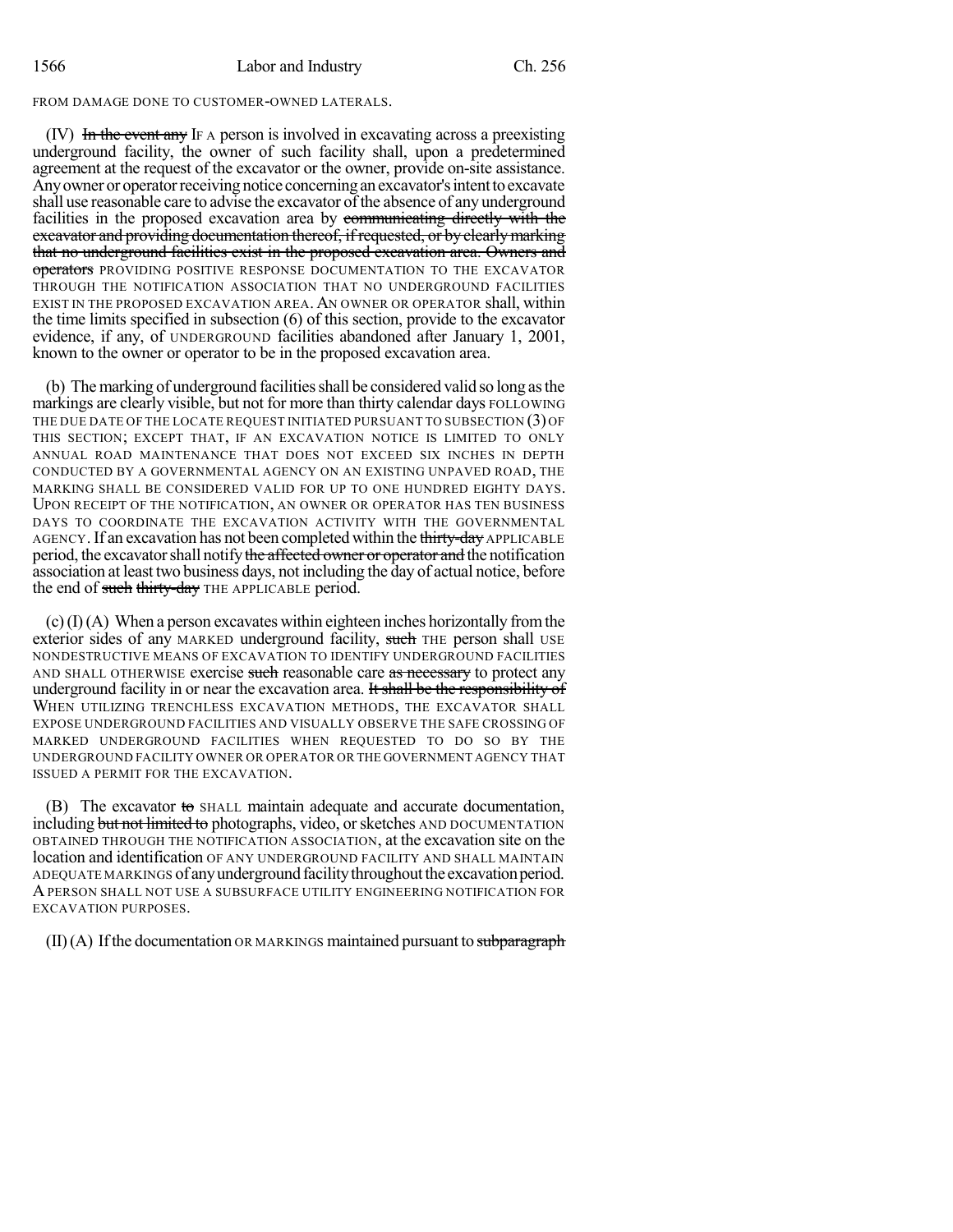$(f)$  of this paragraph  $(e)$  becomes SUBSECTION  $(4)(c)(I)$  OF THIS SECTION BECOME lost or invalid, the excavator shall notify the notification association or the affected owner or operator THROUGH THE NOTIFICATION ASSOCIATION and request an immediate reverification of the location of any underground facility. Upon receipt of such THE notification, such THE affected owner or operator shall respond as quickly as is practicable. The excavator shall cease excavation activities at the affected location until the location of any underground facilities has been reverified.

(B) If the documentation OR MARKINGS maintained pursuant to subparagraph  $(H)$ of this paragraph  $(c)$  is SUBSECTION  $(4)(c)(I)$  OF THIS SECTION ARE determined to be inaccurate, the excavator shall immediately notify the affected owner or operator THROUGH THE NOTIFICATION ASSOCIATION and shall request an immediate reverification of the location of any underground facility. Upon receipt of such THE notification, such THE affected owner or operator shall respond as quickly as practicable. The excavator may continue excavation activity if such THE excavator exercises due caution and care to prevent damaging any underground facility.

(6) If documentation OR MARKINGS requested and needed by an excavator pursuant to subsection (4) of this section is ARE not provided by the owner or operator pursuant thereto within two business days, not including the day of actual notice, or such later time as agreed upon by the excavator and the owner or operator, or, if the documentation OR MARKINGS provided fails FAIL to identify the location of the underground facilities, the excavator shall immediately give notice to THROUGH the notification association or TO the owner or operator, and may proceed WITH THE EXCAVATION, and shall IS not be liable for such damage except upon proof of such THE excavator's lack of reasonable care.

(6.5) IF POSITIVE RESPONSE REQUIRED PURSUANT TO SUBSECTION (4) OF THIS SECTION IS NOT PROVIDED BY THE OWNER OR OPERATOR WITHIN TWO BUSINESS DAYS, NOT INCLUDING THE DAY OF ACTUAL NOTICE, OR BY A LATER TIME AS OTHERWISE AGREED UPON IN WRITING,THE NOTIFICATION ASSOCIATION SHALL SEND AN ADDITIONAL RENOTIFICATION TO THAT OWNER OR OPERATOR.THE NOTIFICATION ASSOCIATION SHALL CONTINUE TO SEND OUT RENOTIFICATIONS DAILY UNTIL THE NOTIFICATION ASSOCIATION RECEIVES THE POSITIVE RESPONSE.

(7) (c) The notification association shall create and publicize to its members a reporting process, including the availability of electronic reporting and a threshold at which reporting is required, to compile the following information:

### (V) The number of persons whose service may have been interrupted;

(e)  $(I)$  On or before July 1 of each year, the notification association SHALL PREPARE AND SUBMIT TO THE SAFETY COMMISSION AN ANNUAL REPORT FOR EACH OWNER OR OPERATOR SUMMARIZING THE FOLLOWING DATA FROM THE PRIOR CALENDAR YEAR:

(A) THE NUMBER OF LOCATE REQUESTS SUBMITTED TO THE OWNER OR OPERATOR PURSUANT TO SUBSECTION (4) OF THIS SECTION;

(B) THE NUMBER OF NOTICES SUBMITTED TO THE OWNER OR OPERATOR PURSUANT TO SUBSECTION (6) OF THIS SECTION;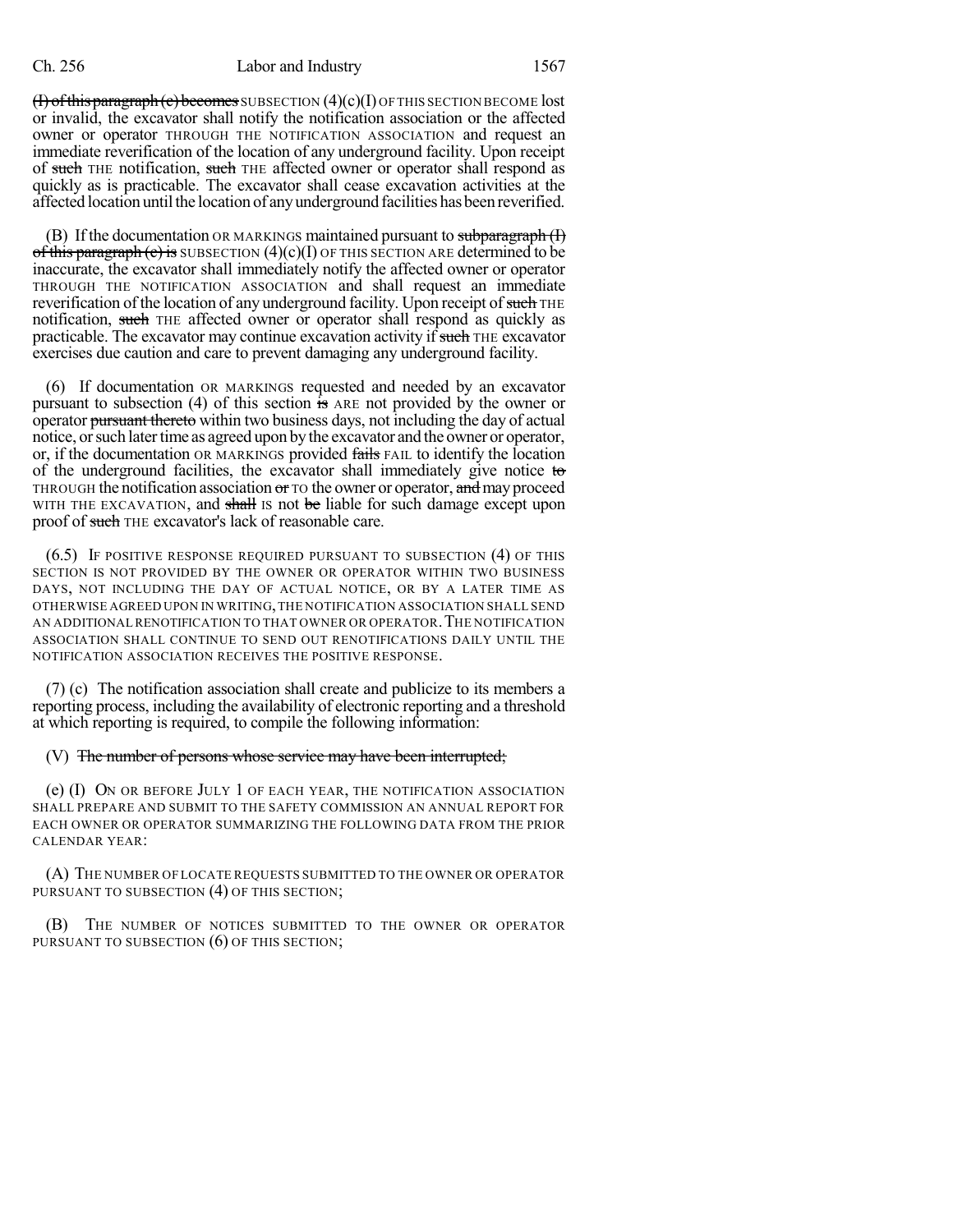(C) THE PERCENTAGE OF LOCATE REQUESTS RESULTING IN NOTICES SUBMITTED TO THE OWNER OR OPERATOR PURSUANT TO SUBSECTION (6) OF THIS SECTION;

(D) THE NUMBER OF RENOTIFICATIONS SUBMITTED TO THE OWNER OR OPERATOR PURSUANT TO SUBSECTION  $(6.5)$  OF THIS SECTION; AND

(E) THE PERCENTAGE OF LOCATE REQUESTS RESULTING IN RENOTIFICATIONS SUBMITTED TO THE OWNER OR OPERATOR PURSUANT TO SUBSECTION (6.5) OF THIS SECTION.

(II) THE NOTIFICATION ASSOCIATION SHALL MAKE THE DATA IN THE ANNUAL REPORT ELECTRONICALLY ACCESSIBLE TO THE SAFETY COMMISSION FOR CUSTOMIZED REPORTS OR RESEARCH.

(9) IF DAMAGE RESULTS IN THE ESCAPE OF ANY INTERSTATE OR INTRASTATE NATURAL GAS OR OTHER GAS OR HAZARDOUS LIQUID, THE EXCAVATOR OR PERSON THAT CAUSED THE DAMAGE SHALL PROMPTLY REPORT TO THE OWNER AND OPERATOR AND THE APPROPRIATE AUTHORITIES BY CALLING THE 911 EMERGENCY TELEPHONE NUMBER OR ANOTHER EMERGENCY TELEPHONE NUMBER. THE REPORTING IS IN ADDITION TO ANY REPORTING REQUIRED TO BE MADE TO ANY STATE OR LOCAL AGENCY.

(10) ALL NEW UNDERGROUND FACILITIES, INCLUDING LATERALS UP TO THE STRUCTURE OR BUILDING BEING SERVED, INSTALLED ON OR AFTER THE EFFECTIVE DATE OF THIS SUBSECTION (10) MUST BE ELECTRONICALLY LOCATABLE WHEN INSTALLED.

(11) NOTHING IN THIS ARTICLE 1.5 AFFECTS OR IMPAIRS ANY LOCAL ORDINANCES OR OTHER PROVISIONS OF LAW REQUIRING PERMITS TO BE OBTAINED BEFORE AN EXCAVATION.APERMIT ISSUED BY A GOVERNMENT AGENCY DOES NOT RELIEVE AN EXCAVATOR FROM COMPLYING WITH THIS ARTICLE 1.5.

**SECTION 3.** In Colorado Revised Statutes, **add** 9-1.5-104.2, 9-1.5-104.4, 9-1.5-104.7, and 9-1.5-104.8 as follows:

**9-1.5-104.2. Underground damage prevention safety commission - creation - review of violations - enforcement - rules.** (1) (a) THERE IS HEREBY CREATED THE UNDERGROUND DAMAGE PREVENTION SAFETY COMMISSION IN THE DEPARTMENT OF LABOR AND EMPLOYMENT. THE SAFETY COMMISSION IS TRANSFERRED TO THE DEPARTMENT BY A **TYPE 2** TRANSFER AS THAT TERM IS DEFINED IN SECTION 24-1-105. THE SAFETY COMMISSION SHALL:

(I) ADVISE THE NOTIFICATION ASSOCIATION AND OTHER STATE AGENCIES, THE GENERAL ASSEMBLY, AND LOCAL GOVERNMENTS ON:

(A) BEST PRACTICES AND TRAINING TO PREVENT DAMAGE TO UNDERGROUND UTILITIES;

(B) POLICIES TO ENHANCE PUBLIC SAFETY, INCLUDING THE ESTABLISHMENT AND PERIODIC UPDATING OF INDUSTRY BEST STANDARDS, INCLUDING MARKING AND DOCUMENTATION BEST PRACTICES AND TECHNOLOGY ADVANCEMENTS; AND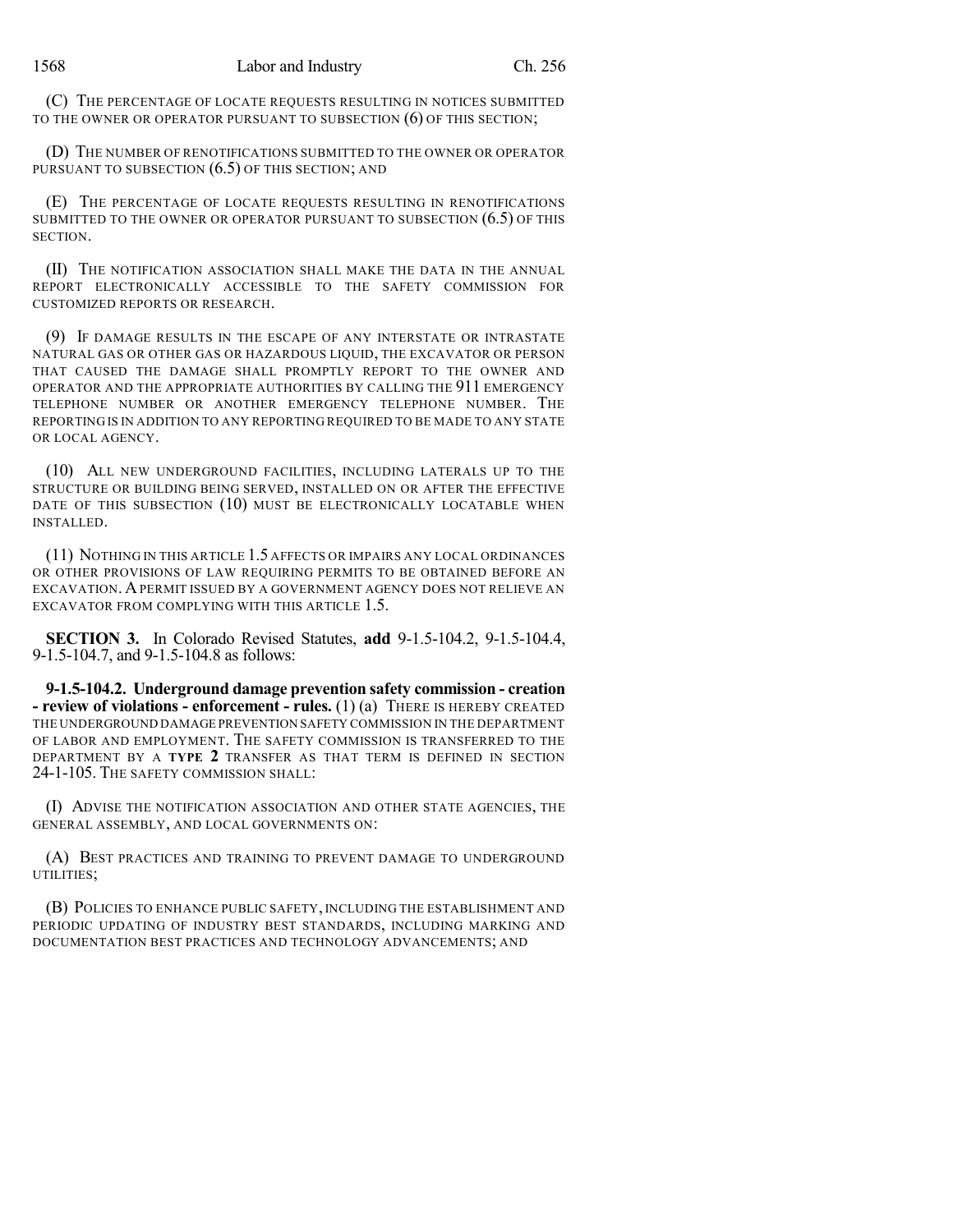### Ch. 256 Labor and Industry 1569

(C) POLICIES AND BEST PRACTICES TO IMPROVE EFFICIENCY AND COST SAVINGS TO THE 811 PROGRAM, INCLUDING THE REVIEW, ESTABLISHMENT, AND PERIODIC UPDATING OF INDUSTRY BEST STANDARDS, TO ENSURE THE HIGHEST LEVEL OF PRODUCTIVITY AND SERVICE FOR THE BENEFIT OF BOTH EXCAVATORS AND OWNERS AND OPERATORS; AND

(II) REVIEW COMPLAINTS ALLEGING VIOLATIONS OF THIS ARTICLE 1.5 INVOLVING PRACTICES RELATED TO UNDERGROUND FACILITIES AND ORDER APPROPRIATE REMEDIAL ACTION OR PENALTIES.

(b) THE SAFETY COMMISSION AND THE NOTIFICATION ASSOCIATION SHALL ENTER INTO A MEMORANDUM OF UNDERSTANDING TO FACILITATE IMPLEMENTATION AND ADMINISTRATION OF THIS SECTION AND SECTIONS 9-1.5-104.4, 9-1.5-104.7, AND 9-1.5-104.8. THE MEMORANDUM OF UNDERSTANDING MUST INCLUDE PROVISIONS OUTLINING THE ROLES AND RESPONSIBILITIES OF THE SAFETY COMMISSION REGARDING STATEWIDE ENFORCEMENT AND THE ROLES AND RESPONSIBILITIES OF THE NOTIFICATION ASSOCIATION IN ADMINISTERINGTHE NOTIFICATION ASSOCIATION AS OUTLINED IN SECTION 9-1.5-105.

(c) NOTWITHSTANDING THE POWERS AND DUTIES ASSIGNED TO THE SAFETY COMMISSION, THIS SECTION AND SECTION 9-1.5-104.4 DO NOT APPLY TO A HOME RULE COUNTY, CITY AND COUNTY, MUNICIPALITY, OR POWER AUTHORITY ESTABLISHED PURSUANT TO SECTION  $29$ -1-204 (1), and nothing in this article 1.5 AUTHORIZES THE SAFETY COMMISSION TO IMPOSE A PENALTY ON OR ENFORCE A RECOMMENDATION OR REMEDIAL ACTION REGARDING AN ALLEGED VIOLATION OF THIS ARTICLE 1.5 AGAINST A HOME RULE COUNTY, CITY AND COUNTY, MUNICIPALITY, OR POWER AUTHORITY; EXCEPT THAT:

(I) THE SAFETY COMMISSION SHALL:

(A) INFORM A HOME RULE COUNTY,CITY AND COUNTY, MUNICIPALITY, OR POWER AUTHORITY OF AN ALLEGED VIOLATION OF THIS ARTICLE 1.5; AND

(B) AT THE REQUEST OF THE APPLICABLE HOME RULE COUNTY, CITY AND COUNTY,MUNICIPALITY,OR POWER AUTHORITY,SUGGEST CORRECTIVE ACTION;AND

(II) NOTHING IN THIS SUBSECTION (1)(c) PROHIBITS A HOME RULE COUNTY, CITY AND COUNTY, MUNICIPALITY, OR POWER AUTHORITY FROM PARTICIPATING IN PROCEEDINGS OF THE SAFETY COMMISSION.

(d) THE GOVERNING BODY OF A HOME RULE COUNTY, CITY AND COUNTY, MUNICIPALITY,OR POWER AUTHORITY ESTABLISHED PURSUANT TO SECTION 29-1-204 (1) SHALL ADOPT BY RESOLUTION, ORDINANCE, OR OTHER OFFICIAL ACTION EITHER:

(I) ITS OWN DAMAGE PREVENTION SAFETY PROGRAM SIMILAR TO THAT ESTABLISHED PURSUANT TO THIS ARTICLE 1.5; OR

(II) A WAIVER THAT DELEGATES ITS DAMAGE PREVENTION SAFETY PROGRAM TO THE SAFETY COMMISSION.

(2)(a) THE GOVERNOR SHALL APPOINT THE FOLLOWING FIFTEEN MEMBERS OF THE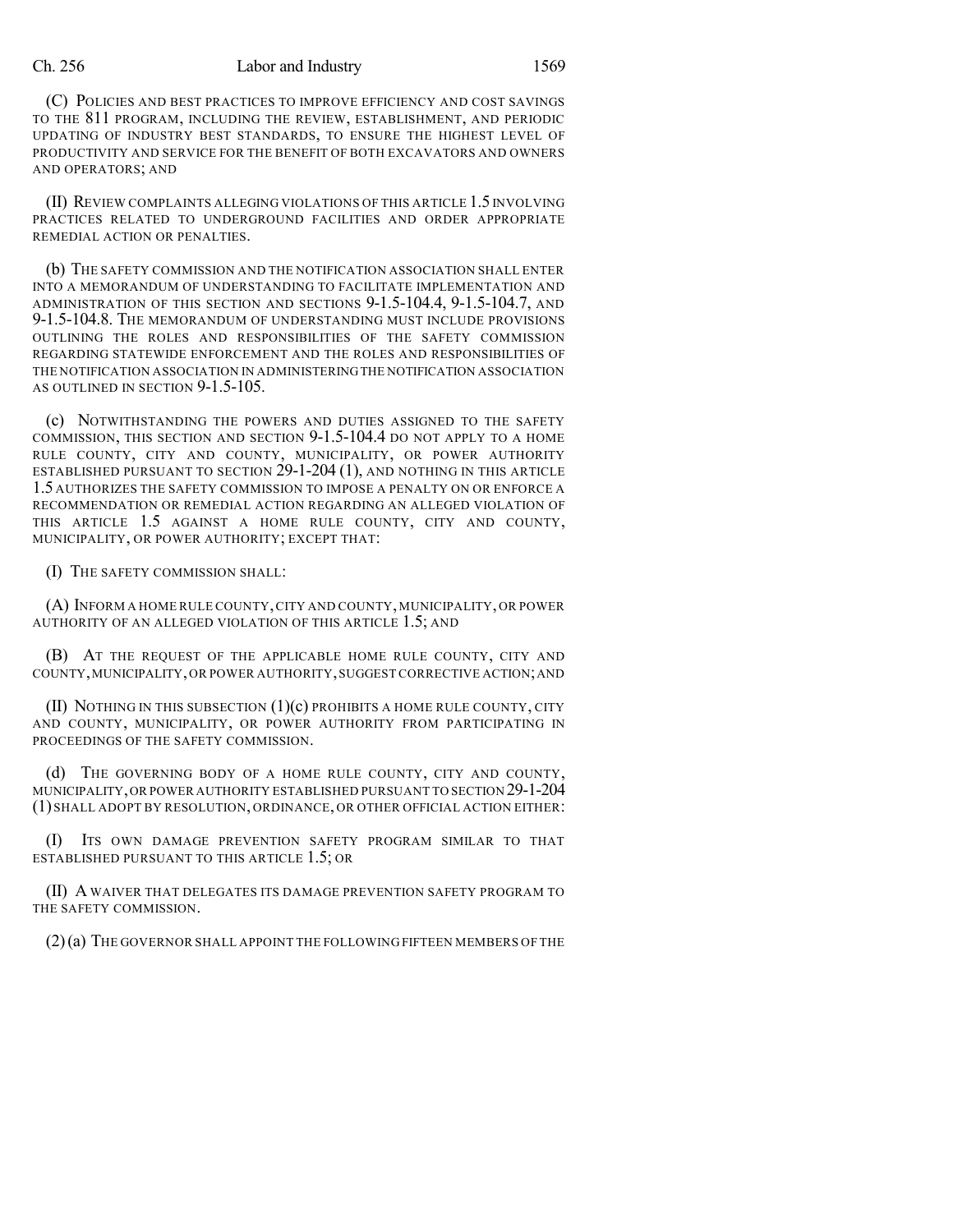SAFETY COMMISSION,TAKING INTO CONSIDERATION NOMINATIONS MADE PURSUANT TO THIS SUBSECTION (2)(a), SUBJECT TO CONSENT BY THE SENATE:

(I) ONE INDIVIDUAL NOMINATED BY COLORADO COUNTIES, INC., TO REPRESENT COUNTIES;

(II) ONE INDIVIDUAL NOMINATED BY THE COLORADO MUNICIPAL LEAGUE TO REPRESENT MUNICIPALITIES;

(III) ONE INDIVIDUAL NOMINATED BY THE SPECIAL DISTRICT ASSOCIATION OF COLORADO TO REPRESENT SPECIAL DISTRICTS;

(IV) ONE INDIVIDUAL NOMINATED BY COLORADO'S ENERGY INDUSTRY TO REPRESENT ENERGY PRODUCERS;

(V) ONE INDIVIDUAL NOMINATED BY THE COLORADO CONTRACTORS ASSOCIATION TO REPRESENT CONTRACTORS;

(VI) TWO INDIVIDUALS NOMINATED BY THE EXCAVATOR MEMBERS OF THE NOTIFICATION ASSOCIATION TO REPRESENT EXCAVATORS;

(VII) ONE INDIVIDUAL NOMINATED BY THE AMERICAN COUNCIL OF ENGINEERING COMPANIES OF COLORADO TO REPRESENT ENGINEERS;

(VIII) ONE INDIVIDUAL NOMINATED BY INVESTOR-OWNER UTILITIES TO REPRESENT INVESTOR-OWNER UTILITIES;

(IX) ONE INDIVIDUAL NOMINATED BY THE COLORADO RURAL ELECTRIC ASSOCIATION TO REPRESENT RURAL ELECTRIC COOPERATIVES;

(X) ONE INDIVIDUAL NOMINATED BY THE COLORADO PIPELINE ASSOCIATION TO REPRESENT PIPELINE COMPANIES;

(XI) ONE INDIVIDUAL NOMINATED BY THE COLORADO TELECOMMUNICATIONS AND BROADBAND INDUSTRY TO REPRESENT TELECOMMUNICATIONS AND BROADBAND COMPANIES;

(XII) ONE INDIVIDUAL NOMINATED BY THE COLORADO WATER UTILITY COUNCIL TO REPRESENT WATER UTILITIES;

(XIII) ONE INDIVIDUAL NOMINATED BY THE DEPARTMENT OF TRANSPORTATION TO REPRESENT TRANSPORTATION; AND

(XIV) ONE INDIVIDUAL NOMINATED BY THE COMMISSIONER OF AGRICULTURE WHO IS ACTIVELY ENGAGED IN FARMING OR RANCHING.

(b) THE GOVERNOR SHALL MAKE INITIAL APPOINTMENTS BY JANUARY 1, 2019. THE MEMBERS'TERMS OF OFFICE ARE THREE YEARS;EXCEPT THAT THE INITIAL TERM OF ONE OF THE MEMBERS APPOINTED PURSUANT TO:

(I) SUBSECTIONS  $(2)(a)(I)$  to  $(2)(a)(V)$  of this section is one year; and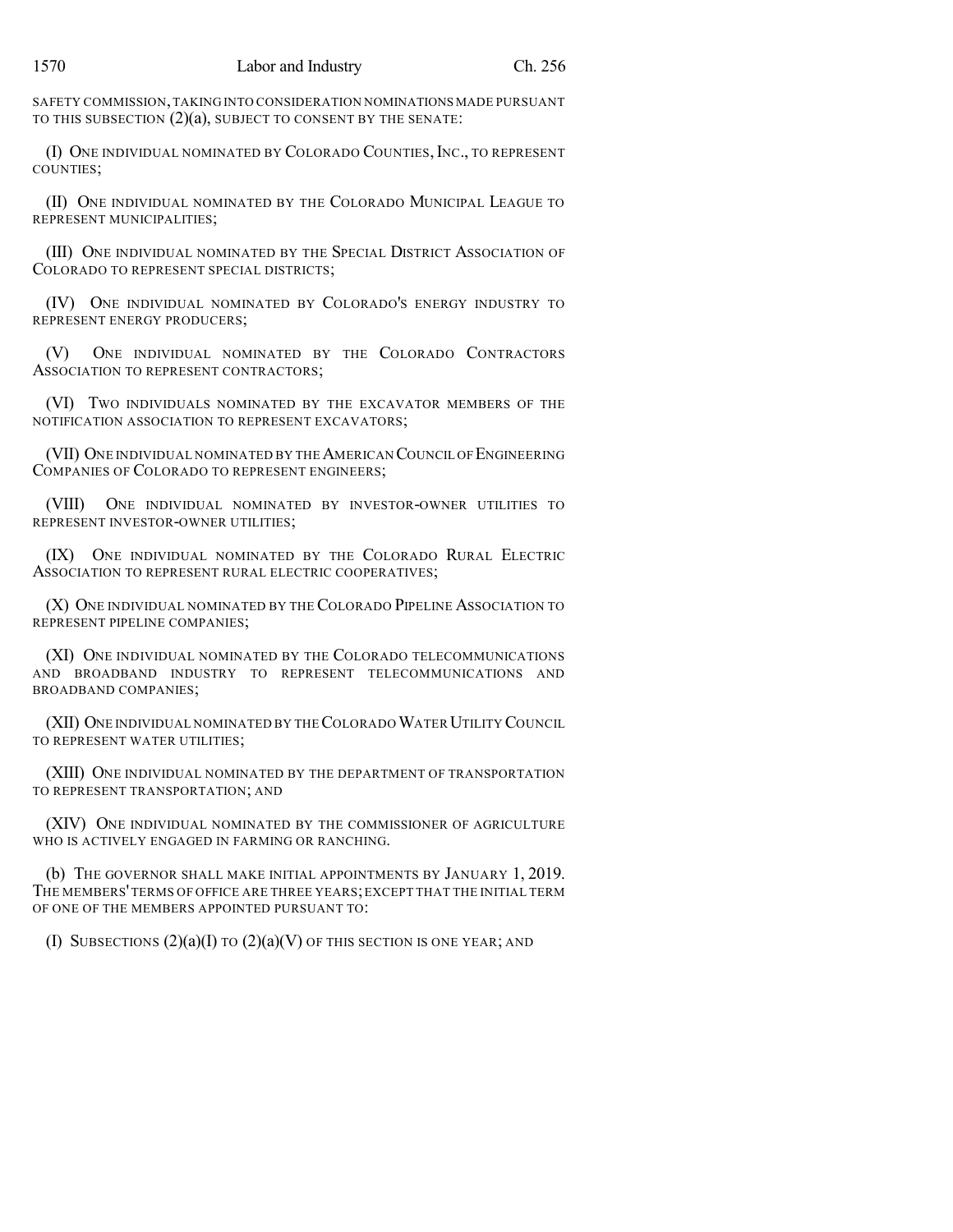(II) SUBSECTIONS  $(2)(a)(VI)$  to  $(2)(a)(X)$  of this section is two years.

(c) WITHIN SIX MONTHS AFTER ITS CREATION, THE SAFETY COMMISSION SHALL ADOPT BYLAWS AND PROVIDE FOR THOSE ORGANIZATIONAL PROCESSES THAT ARE NECESSARY TO COMPLETE THE SAFETY COMMISSION'S TASKS.

(d) THE SAFETY COMMISSION MAY PROMULGATE RULES TO IMPLEMENT THIS SECTION AND SECTIONS 9-1.5-104.4,9-1.5-104.7,AND 9-1.5-104.8AND MAY REVISE THE RULES AS NEEDED.

(3) THE SAFETY COMMISSION SHALL MEET AT LEAST ONCE EVERY THREE MONTHS. THE SAFETY COMMISSION SHALL OPERATE INDEPENDENTLY OF THE NOTIFICATION ASSOCIATION; HOWEVER, THE NOTIFICATION ASSOCIATION AND THE DEPARTMENT OF LABOR AND EMPLOYMENT SHALL PROVIDE ADMINISTRATIVE SUPPORT TO THE SAFETY COMMISSION IN PERFORMING ITS DUTIES AS OUTLINED IN THIS SECTION.

(4) THE SAFETY COMMISSION MAY REVIEW COMPLAINTS OF ALLEGED VIOLATIONS OF THIS ARTICLE 1.5. ANY PERSON MAY BRING A COMPLAINT TO THE SAFETY COMMISSION REGARDING AN ALLEGED VIOLATION. A PERSON WHO BRINGS A FRIVOLOUS COMPLAINT, AS DETERMINED BY THE SAFETY COMMISSION, COMMITS A MINOR VIOLATION AND IS SUBJECT TO A FINE AS AUTHORIZED BY SECTION 9-1.5-104.4.

(5) TO REVIEW A COMPLAINT OF AN ALLEGED VIOLATION, THE SAFETY COMMISSION SHALL APPOINT AT LEAST THREE AND NOT MORE THAN FIVE OF ITS MEMBERS AS A REVIEW COMMITTEE. THE REVIEW COMMITTEE MUST INCLUDE THE SAME NUMBER OF MEMBERS REPRESENTING EXCAVATORS AND OWNERS OR OPERATORS AND AT LEAST ONE MEMBER THAT DOES NOT REPRESENT EXCAVATORS OR OWNERS OR OPERATORS. A SAFETY COMMISSION MEMBER WHO HAS A CONFLICT OF INTEREST WITH REGARD TO A PARTICULAR MATTER SHALL RECUSE HIMSELF OR HERSELF FROM SERVING ON A REVIEW COMMITTEE WITH REGARD TO THAT MATTER.

(6)(a) BEFORE REVIEWING A COMPLAINT,THE REVIEW COMMITTEE SHALL NOTIFY THE PERSON MAKING THE COMPLAINT AND THE ALLEGED VIOLATOR OF ITS INTENT TO REVIEW THE COMPLAINT AND OF THE OPPORTUNITY FOR BOTH PARTIES TO PARTICIPATE. THE NOTIFICATION MUST INCLUDE THE HEARING DATE FOR THE COMPLAINT, WHICH MUST BE SCHEDULED FOR A DATE WITHIN NINETY DAYS AFTER THE DATE ON WHICH THE SAFETY COMMISSION RECEIVED THE COMPLAINT, AND A STATEMENT THAT THE PARTIES MAY SUBMIT WRITTEN OR ORAL COMMENTS AT THE HEARING. THE HEARING DATE CAN BE POSTPONED BY MUTUAL AGREEMENT OF THE PARTIES TO A DATE THAT IS ACCEPTABLE TO THE REVIEW COMMITTEE. THE COMPLAINING PARTY MAY VOLUNTARILY WITHDRAW THE COMPLAINT PRIOR TO A HEARING BY THE REVIEW COMMITTEE. THE SAFETY COMMISSION SHALL PROMULGATE RULES GOVERNING THE CONDUCT OF HEARINGS UNDER THIS SECTION.

(b) THE REVIEW COMMITTEE SHALL DETERMINE WHETHER A VIOLATION OF THE LAW HAS OCCURRED AND, IF APPROPRIATE, RECOMMEND REMEDIAL ACTION CONSISTENT WITH THE GUIDANCE DEVELOPED PURSUANT TO SECTION 9-1.5-104.4 (2).ARECOMMENDATION OF REMEDIAL ACTION THAT INCLUDES A FINE REQUIRES A UNANIMOUS VOTE OF THE REVIEW COMMITTEE. THE REVIEW COMMITTEE SHALL NOT RECOMMEND REMEDIAL ACTION OR A FINE AGAINST A HOMEOWNER, RANCHER, OR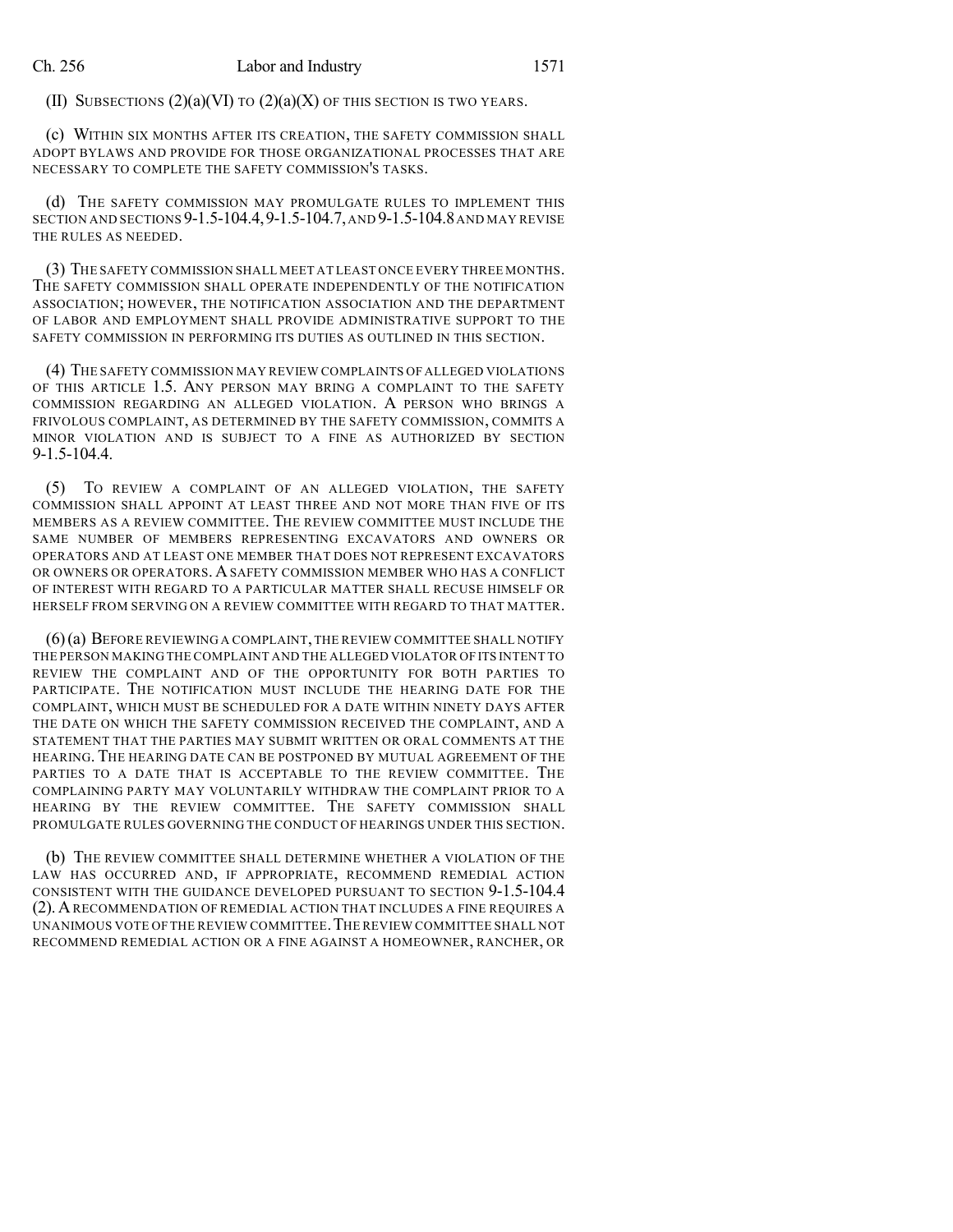FARMER, AS DEFINED IN SECTION 42-20-108.5, UNLESS THE REVIEW COMMITTEE FINDS BY CLEAR AND CONVINCING EVIDENCE THAT A VIOLATION OF THE LAW HAS OCCURRED. WITHIN SEVEN BUSINESS DAYS AFTER THE COMPLETION OF THE HEARING, THE REVIEW COMMITTEE SHALL PROVIDE TO THE SAFETY COMMISSION IN WRITING A REPORT OF ITS FINDINGS OF FACTS, ITS DETERMINATION OF WHETHER A VIOLATION OF THE LAW HAS OCCURRED, AND ANY RECOMMENDATION OF REMEDIAL ACTION OR PENALTY.

(7) THE SAFETY COMMISSION IS BOUND BY THE REVIEW COMMITTEE'S FINDINGS OF FACT AND DECISION, BUT THE SAFETY COMMISSION MAY ADJUST THE REVIEW COMMITTEE'S RECOMMENDATION OF REMEDIAL ACTION OR PENALTY IF AN ADJUSTMENT IS SUPPORTED BY AT LEAST TWELVE MEMBERS OF THE SAFETY COMMISSION.WITHIN TEN BUSINESS DAYS AFTER THE SAFETY COMMISSION MEETING TO REVIEW THE FINDINGS AND RECOMMENDATIONS OF THE REVIEW COMMITTEE,THE SAFETY COMMISSION SHALL PROVIDE IN WRITING TO THE PERSON MAKING THE COMPLAINT AND THE ALLEGED VIOLATOR A SUMMARY OF THE REVIEW COMMITTEE'S FINDINGS AND THE SAFETY COMMISSION'S FINAL DETERMINATION WITH RESPECT TO ANY REQUIRED REMEDIAL ACTION OR PENALTY. THE DECISION OF THE SAFETY COMMISSION IS FINAL AGENCY ACTION SUBJECT TO REVIEW BY THE DISTRICT COURT PURSUANT TO SECTION 24-4-106.

(8) IF A DECISION BY THE SAFETY COMMISSION INVOLVES A FINE AUTHORIZED BY SECTION 9-1.5-104.4, THE SAFETY COMMISSION SHALL INVOICE FOR AND COLLECT THE FINE INDICATING THAT A VIOLATION OF THIS ARTICLE 1.5 HAS BEEN COMMITTED BY A PERSON OR INVOLVING THE UNDERGROUND FACILITIES OF A PERSON. THE SAFETY COMMISSION MAY ENFORCE THE FINE ASSESSED UNDER THIS ARTICLE 1.5 AS PROVIDED IN SECTION 24-30-202.4.

(9)(a) IF A PERSON DOES NOT COMPLY WITH THE SAFETY COMMISSION'S DECISION, THE SAFETY COMMISSION,REPRESENTED BY THE ATTORNEY GENERAL,MAY ENFORCE THIS ARTICLE 1.5 BY BRINGING AN ACTION IN THE DENVER DISTRICT COURT. IN AN ACTION BROUGHT BY THE SAFETY COMMISSION PURSUANT TO THIS SECTION, THE COURT MAY AWARD THE SAFETY COMMISSION ALL COSTS OF INVESTIGATION AND TRIAL, INCLUDING REASONABLE ATTORNEY FEES FIXED BY THE COURT.

(b) ANY COSTS INCURRED BY THE SAFETY COMMISSION AS A RESULT OF ADMINISTERING THIS ARTICLE 1.5,INCLUDINGLEGAL SERVICES,SHALL BE PAID FROM THE SAFETY COMMISSION FUND CREATED IN SECTION  $9-1.5-104.8$ . Any costs and FEES AWARDED BY THE COURT PURSUANT TO THIS SUBSECTION (9) SHALL BE DEPOSITED IN THE SAFETY COMMISSION FUND CREATED IN SECTION 9-1.5-104.8.

**9-1.5-104.4. Penalties - guidance.** (1) A PERSON WHO VIOLATES THIS ARTICLE 1.5 IS SUBJECT TO A FINE OF NOT MORE THAN FIVE THOUSAND DOLLARS FOR AN INITIAL VIOLATION AND NOT MORE THAN SEVENTY-FIVE THOUSAND DOLLARS FOR EACH SUBSEQUENT VIOLATION WITHIN A TWELVE-MONTH PERIOD.

(2) IN THE PERFORMANCE OF ITS DUTIES REGARDING ANY COMPLAINT,THE SAFETY COMMISSION IS ENCOURAGED TO CONSIDER TRAINING,SUPPORT SERVICES,OR OTHER REMEDIATION MEASURES THAT WILL IMPROVE THE BEHAVIOR OF THE PARTY AND FURTHER THE GOALS OF THIS ARTICLE 1.5 TO ENSURE THE SAFETY OF ALL PARTICIPANTS AND COLORADANS. THE SAFETY COMMISSION SHALL DEVELOP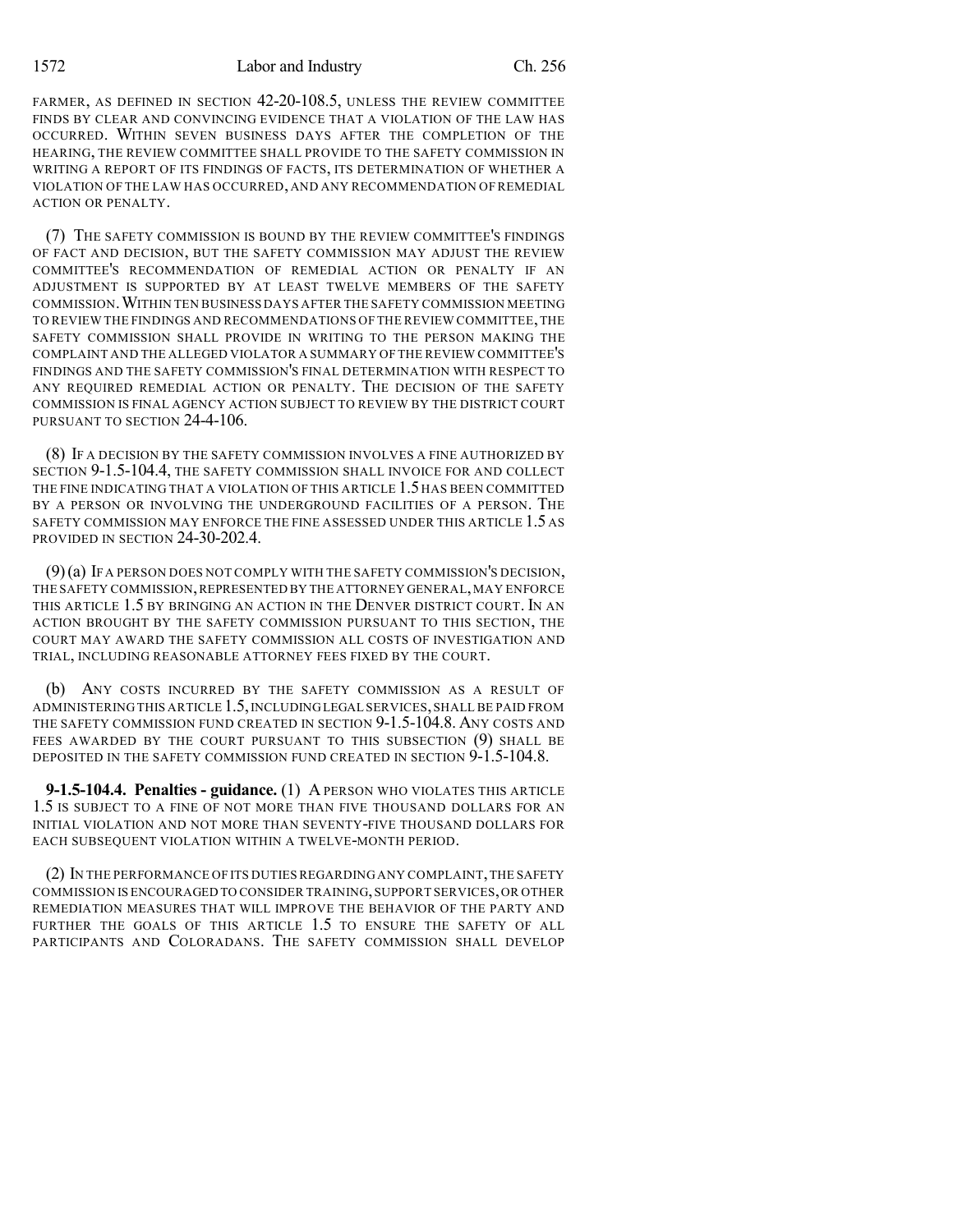GUIDANCE FOR THE RECOMMENDATION OF REMEDIAL ACTIONS THAT ARE CONSISTENT WITH THE FOLLOWING PRINCIPLES:

(a) GUIDANCE SHALL BE DEVELOPED TO HELP THE REVIEW COMMITTEE IN DETERMINING WHETHER AN ALLEGED VIOLATION SHOULD BE CLASSIFIED AS A MINOR, MODERATE, OR MAJOR VIOLATION;

(b) ALTERNATIVES TO FINES MAY BE CONSIDERED,ESPECIALLY FOR A PARTY THAT THE SAFETY COMMISSION HAS NOT FOUND TO BE RESPONSIBLE FOR A VIOLATION IN THE PREVIOUS TWELVE MONTHS; AND

(c) IN CONSIDERING THE APPROPRIATE REMEDIAL ACTION, THE SAFETY COMMISSION MAY CONSIDER THE NUMBER OF VIOLATIONS RELATIVE TO THE NUMBER OF NOTIFICATIONS RECEIVED.

(3) THE MAXIMUM FINES FOR THE THREE DIFFERENT CLASSIFICATIONS OF VIOLATIONS ARE AS FOLLOWS:

### **NUMBER OF VIOLATIONS WITHIN THE PREVIOUS TWELVE MONTHS**

|                 | <b>ONE</b> | Two      | <b>THREE</b> | <b>FOUR</b> |
|-----------------|------------|----------|--------------|-------------|
| <b>MINOR</b>    | \$250      | \$500    | \$1,000      | \$5,000     |
| <b>MODERATE</b> | \$1,000    | \$2,500  | \$ 5,000     | \$25,000    |
| <b>MAJOR</b>    | \$5,000    | \$25,000 | \$50,000     | \$75,000    |

(4) THE FOLLOWING ARE NOT SUBJECT TO A FINE OTHERWISE AUTHORIZED PURSUANT TO THIS SECTION:

(a) WITH REGARD TO AN EXCAVATION OCCURRING ON A RANCH OR FARM, A RANCHER OR A FARMER, AS DEFINED IN SECTION 42-20-108.5, UNLESS THE EXCAVATION IS FOR A NONAGRICULTURAL PURPOSE; AND

(b) WITH REGARD TO A FAILURE TO NOTIFY THE NOTIFICATION ASSOCIATION OR THE AFFECTED OWNER OR OPERATOR AND TO DAMAGE TO AN UNDERGROUND FACILITY DURING EXCAVATION, A HOMEOWNER,RANCHER, OR FARMER, AS DEFINED IN SECTION 42-20-108.5,WORKING ON THE HOMEOWNER'S,RANCHER'S,OR FARMER'S PROPERTY.

**9-1.5-104.7. Damage prevention fund.** (1) THE DAMAGE PREVENTION FUND, REFERRED TO IN THIS SECTION AS THE "FUND", IS HEREBY CREATED IN THE STATE TREASURY. THE FUND CONSISTS OF:

(a) ALL RECEIPTS FROM MONEY DIRECTED BY LAW TO BE DEPOSITED TO THE FUND;

(b) ALL FINES COLLECTED PURSUANT TO SECTION 9-1.5-104.4; AND

(c) ANY OTHER MONEY THAT THE GENERAL ASSEMBLY MAY APPROPRIATE OR TRANSFER TO THE FUND.

(2) THE STATE TREASURER SHALL CREDIT ALL INTEREST AND INCOME DERIVED FROM THE DEPOSIT AND INVESTMENT OF MONEY IN THE FUND TO THE FUND.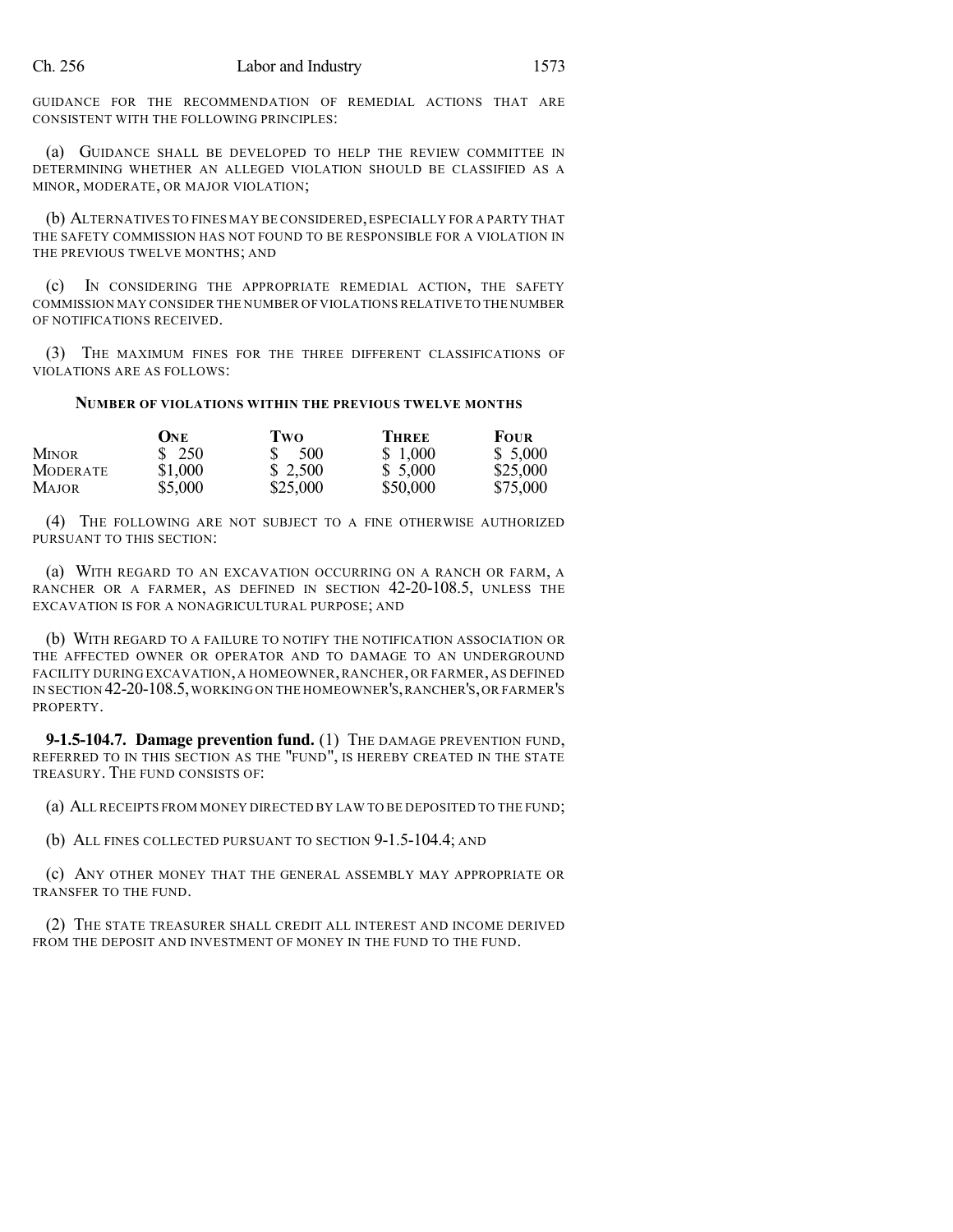(3) ONLY THE SAFETY COMMISSION MAY AUTHORIZE EXPENDITURES FROM THE FUND. SUBJECT TO ANNUAL APPROPRIATION BY THE GENERAL ASSEMBLY, THE SAFETY COMMISSION MAY USE MONEY DEPOSITED IN THE FUND ONLY TO:

(a) DEVELOP AND DISSEMINATE EDUCATIONAL PROGRAMMING DESIGNED TO IMPROVE WORKER AND PUBLIC SAFETY RELATING TO EXCAVATION AND UNDERGROUND FACILITIES; AND

(b) PROVIDE GRANTS TO PERSONS WHO HAVE DEVELOPED EDUCATIONAL PROGRAMMINGTHAT THE NOTIFICATION ASSOCIATION AND THE SAFETY COMMISSION DEEM APPROPRIATE FOR IMPROVING WORKER AND PUBLIC SAFETY RELATING TO EXCAVATION AND UNDERGROUND FACILITIES.

**9-1.5-104.8. Safety commission fund.** (1) THE SAFETY COMMISSION FUND, REFERRED TO IN THIS SECTION AS THE "FUND", IS HEREBY CREATED IN THE STATE TREASURY. THE FUND CONSISTS OF:

(a) ALL RECEIPTS FROM MONEY DIRECTED BY LAW TO BE DEPOSITED TO THE FUND, INCLUDING COSTS AND FEES AWARDED BY A COURT PURSUANT TO SECTION 9-1.5-104.2 (9)(b); AND

(b) ANY OTHER MONEY THAT THE GENERAL ASSEMBLY MAY APPROPRIATE OR TRANSFER TO THE FUND.

(2) THE STATE TREASURER SHALL CREDIT ALL INTEREST AND INCOME DERIVED FROM THE DEPOSIT AND INVESTMENT OF MONEY IN THE FUND TO THE FUND.

(3) ONLY THE SAFETY COMMISSION MAY AUTHORIZE EXPENDITURES FROM THE FUND. SUBJECT TO ANNUAL APPROPRIATION BY THE GENERAL ASSEMBLY, THE SAFETY COMMISSION MAY USE MONEY DEPOSITED IN THE FUND ONLY TO PAY FOR ITS EXPENSES IN ADMINISTERING THIS ARTICLE 1.5.

**SECTION 4.** In Colorado Revised Statutes, **amend** 9-1.5-104.3 as follows:

**9-1.5-104.3. Alternative dispute resolution.** The notification association shall create a voluntary alternative dispute resolution program in consultation with its members and all affected parties. The alternative dispute resolution program shall MUST be available toall owners or operators, excavators, andotherinterestedparties regarding disputes arising from damage to underground facilities, including, but not limited to, any cost or damage incurred by the owner or operator or the excavator as a result of any delay in the excavation project while the underground facility is restored, repaired, or replaced, exclusive of civil penalties set forth in AND FINES ASSESSED PURSUANT TO section 9-1.5-104.5 OR 9-1.5-104.4, that cannot be resolved through consultation and negotiation. The alternative dispute resolution program shall MUST include mediation, arbitration, or other appropriate processes of dispute resolution. The issue of liability and amount of damages under Colorado law may be decided by an appointed arbitrator or by the partiesin mediation. Nothing in this section shall be construed to change CHANGES the basis for civil liability for damages.

**SECTION 5.** In Colorado Revised Statutes, 9-1.5-104.5, **amend** (3)(c) as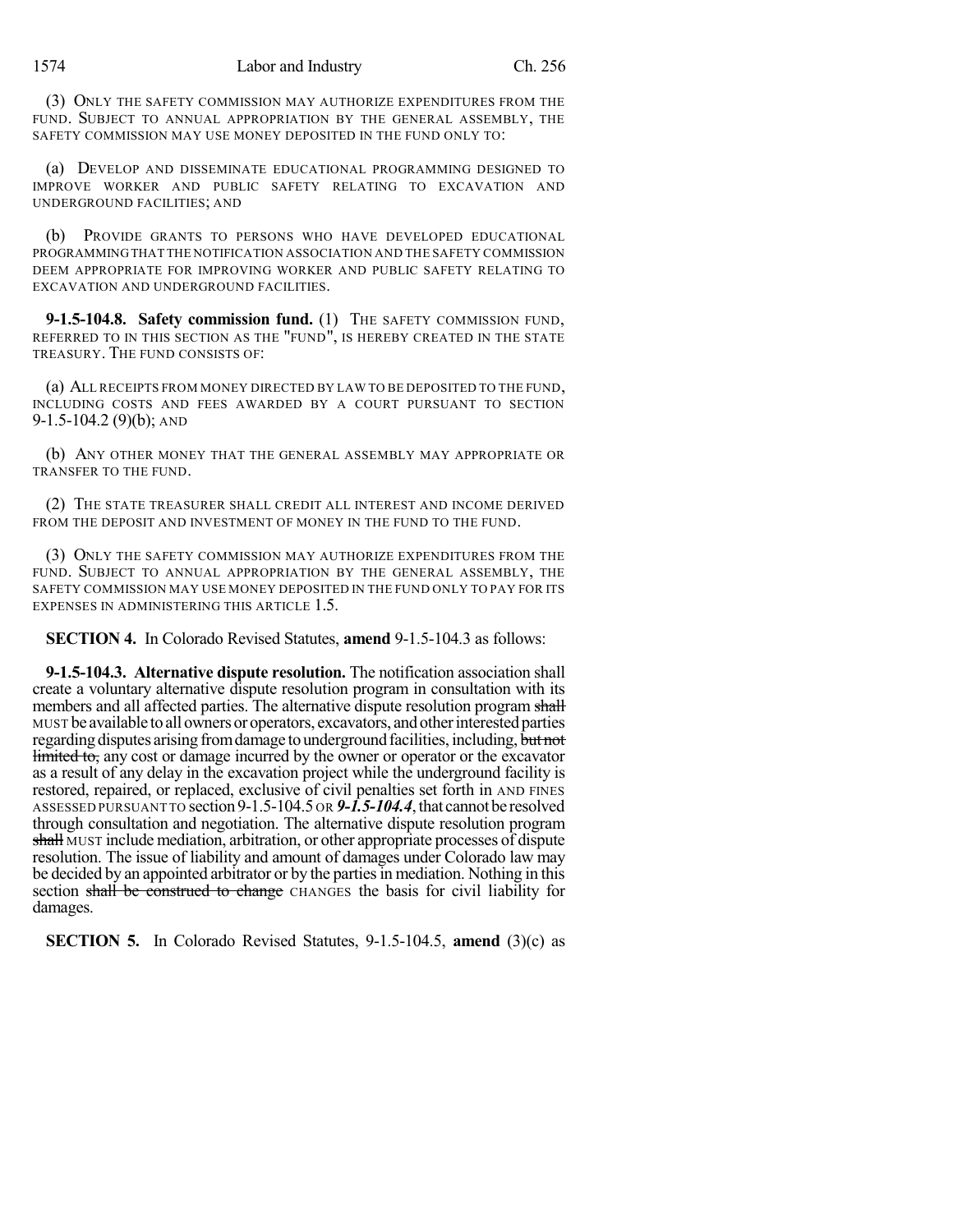follows:

**9-1.5-104.5. Civilpenalties- applicability.**(3)(c) The penalties AND REMEDIES provided in this article *1.5* are in addition to any other remedy at law or equity available to an excavator or to the owner or operator of a damaged underground facility, AND SECTIONS 9-1.5-104.2 AND 9-1.5-104.4, REGARDING THE SAFETY COMMISSION'S ENFORCEMENT AUTHORITY, DO NOT LIMIT OR RESTRICT ANY OTHER REMEDY AT LAW OR EQUITY AVAILABLE TO AN EXCAVATOR OR TO THE OWNER OR OPERATOR OF A DAMAGED UNDERGROUND FACILITY.

**SECTION 6.** In Colorado Revised Statutes, 9-1.5-105, **amend** (1), (2) introductory portion, (3), (4), and (6); **repeal** (2.3); and **add** (2.1) and (2.4) as follows:

**9-1.5-105. Notification association - structure and funding requirements duties of owners and operators - report - repeal.** (1) There is hereby created a nonprofit corporation in the state of Colorado, referred to in this article ARTICLE 1.5 as the "notification association", which shall consist CONSISTS of all owners or operators of underground facilities. All such owners and operators shall join the notification association and shall participate in a statewide program which THAT utilizes a single, toll-free telephone number which NUMBER  $(811)$  THAT excavators can use to notify the notification association of pending excavation plans. Upon its organization and incorporation, the association shall file a letter to such effect with the public utilities commission so that the commission may refer inquiries arising under this article to an appropriate person.

(2) All underground facility owners and operators except the Colorado department of transportation shall be ARE members of the notification association. which shall be THE NOTIFICATION ASSOCIATION SHALL PROVIDE MEMBERS THAT WERE NOT TIER ONE MEMBERS ON OR BEFORE THE EFFECTIVE DATE OF THIS SUBSECTION (2), AS AMENDED, WITH ELECTRONIC NOTIFICATIONS BEGINNING ON JANUARY 1, 2019, AT NO COST FOR TWENTY-FOUR MONTHS. ON OR BEFORE JANUARY 1, 2021, ALL OWNERS AND OPERATORS BECOME FULL MEMBERS OF THE NOTIFICATION ASSOCIATION AND ARE ENTITLED TO RECEIVE FULL SERVICE BENEFITS AS PART OF MEMBERSHIP AS SPECIFIED IN THIS ARTICLE 1.5. NOTHING PRECLUDES A TIER TWO MEMBER FROM BECOMING A TIER ONE MEMBER WITH THE TWO-YEAR WAIVER OF NO-COST NOTIFICATIONS AT ANY TIME BEFORE JANUARY 1, 2021. UNTIL DECEMBER 31, 2020, MEMBERSHIP IS organized as follows:

 $(2.1)$  (a) SUBSECTION (2) OF THIS SECTION AND THIS SUBSECTION  $(2.1)$  ARE REPEALED, EFFECTIVE JANUARY 1, 2021.

(b) ON OR BEFORE MARCH 1, 2020, THE NOTIFICATION ASSOCIATION SHALL PROVIDE A REPORT TO THE SENATE TRANSPORTATION COMMITTEE AND THE HOUSE OF REPRESENTATIVES TRANSPORTATION AND ENERGY COMMITTEE, OR THEIR SUCCESSOR COMMITTEES, ABOUT ITS EFFORTS TO PREPARE FOR TIER TWO MEMBERS TRANSITIONING TO TIER ONE MEMBERSHIP. THE REPORT MUST INCLUDE, BUT NEED NOT BE LIMITED TO, THE STEPS THAT HAVE BEEN IMPLEMENTED TO ENSURE EFFICIENCIES IN NOTIFICATION PROCEDURES AND OPERATIONS, A COST ANALYSIS OF THE TRANSITION, AND INFORMATION REGARDING ANY NEW TECHNOLOGICAL ADVANCES ADOPTED TO IMPROVE EFFICIENCIES. IN PREPARING THE REPORT, THE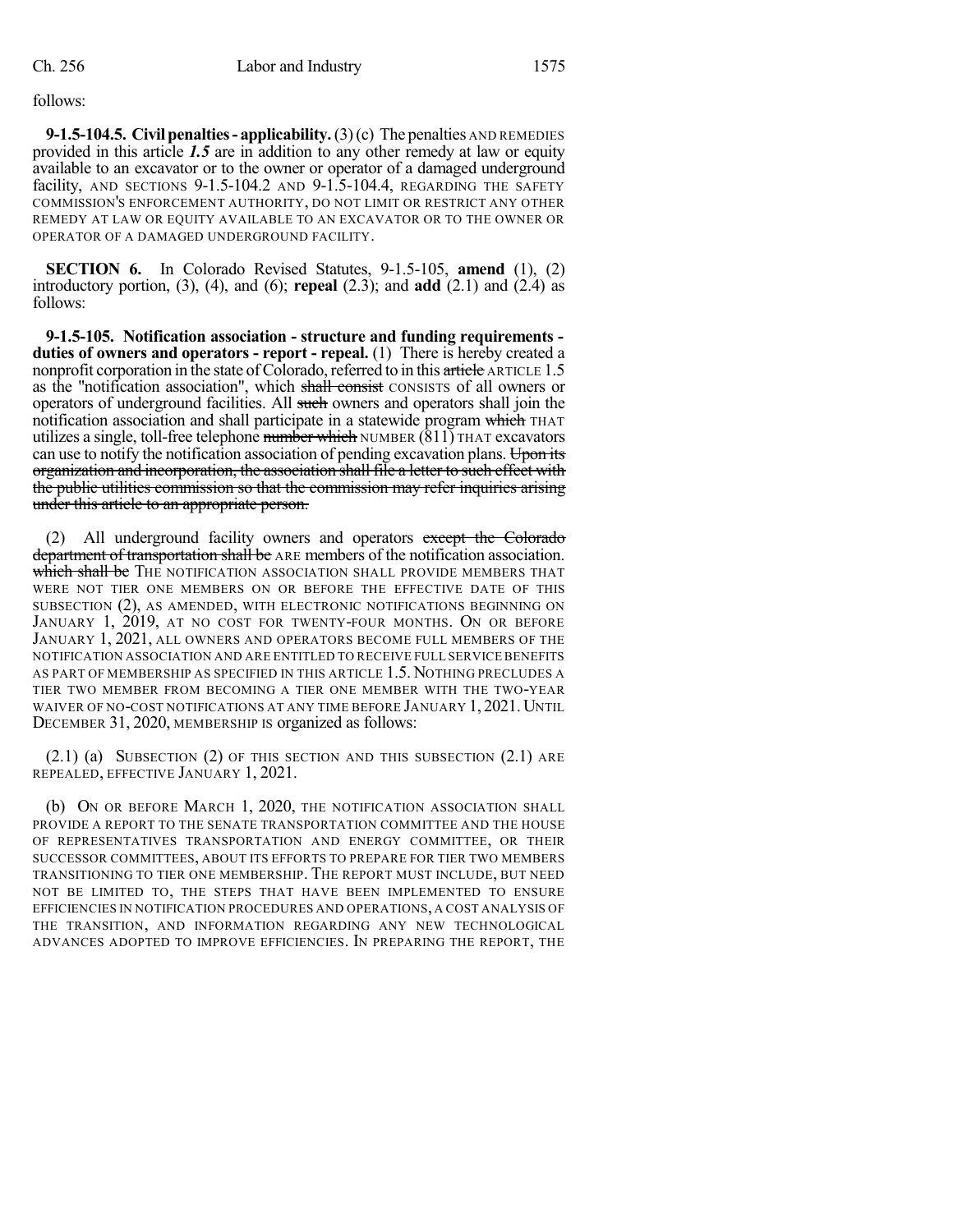NOTIFICATION ASSOCIATION SHALL SOLICIT INPUT FROM MEMBERS.

(2.3) Any association member may alter the status of its membership and move from tier one to tier two or from tier two to tier one at any time that such member chooses; except that every tier one member shall remain a tier one member for at least two years after becoming a tier one member.

(2.4) EFFECTIVE JANUARY 1, 2021, ALL UNDERGROUND FACILITY OWNERS AND OPERATORS ARE MEMBERS OF THE NOTIFICATION ASSOCIATION. ALL MEMBERS ARE FULL MEMBERS OF THE NOTIFICATION ASSOCIATION AND ARE ENTITLED TO RECEIVE FULL SERVICE BENEFITS AS PART OF MEMBERSHIP AS SPECIFIED IN THIS ARTICLE 1.5.

(3) (a) (I) Except as provided in subsection (2) of this section, each member of the notification association shall provide all of the locations of any underground facilities which such THAT THE member owns or operates to the notification association, and the association shall maintain such THE information on file for use by excavators.

(II) THIS SUBSECTION (3)(a) IS REPEALED, EFFECTIVE JANUARY 1, 2021.

(b) EFFECTIVE JANUARY 1, 2021, EACH MEMBER OF THE NOTIFICATION ASSOCIATION SHALL PROVIDE GENERAL INFORMATION REGARDING ALL OF THE LOCATIONS OF ANY UNDERGROUND FACILITIES THAT THE MEMBER OWNS OR OPERATES, FOR EXCAVATION NOTIFICATION PURPOSES ONLY, AND THE MEMBER'S CONTACT INFORMATION, BOTH OF WHICH SHALL BE UPDATED ANNUALLY, TO THE NOTIFICATION ASSOCIATION, AND THE ASSOCIATION SHALL MAINTAIN THE INFORMATION ON FILE IN A MANNER THAT ENSURES THE CONFIDENTIALITY AND SECURITY OF THE INFORMATION.

(c) INFORMATION REGARDING THE LOCATION OF UNDERGROUND FACILITIES PROVIDED TO THE NOTIFICATION ASSOCIATION BY AN OWNER OR OPERATOR OR TO THE SAFETY COMMISSION BY THE NOTIFICATION ASSOCIATION IS EXEMPT FROM THE "COLORADO OPEN RECORDS ACT", PART 2 OF ARTICLE 72 OF TITLE 24, PURSUANT TO SECTION  $24$ -72-204  $(2)(a)(VIII)(A)$  regarding specialized details of CRITICAL INFRASTRUCTURE.

(4) (a) (I) The notification association shall be IS governed by a board of directors, which is MUST BE representative of the membership of the association.

 $(II)$  (A) and shall UNTIL DECEMBER 31, 2020, THE BOARD MUST have at least one director that is a tier two member.

(B) THIS SUBSECTION (4)(a)(II) IS REPEALED, EFFECTIVE JANUARY 1, 2021.

(b) The board of directors shall be elected by the membership of the association pursuant to the bylaws of the association.

(6) This section  $\frac{\text{shall}}{\text{BoES}}$  not apply to:

(a) Any owner or occupant of real property under which underground facilities are buried if such THE facilities are used solely to furnish service or commodities to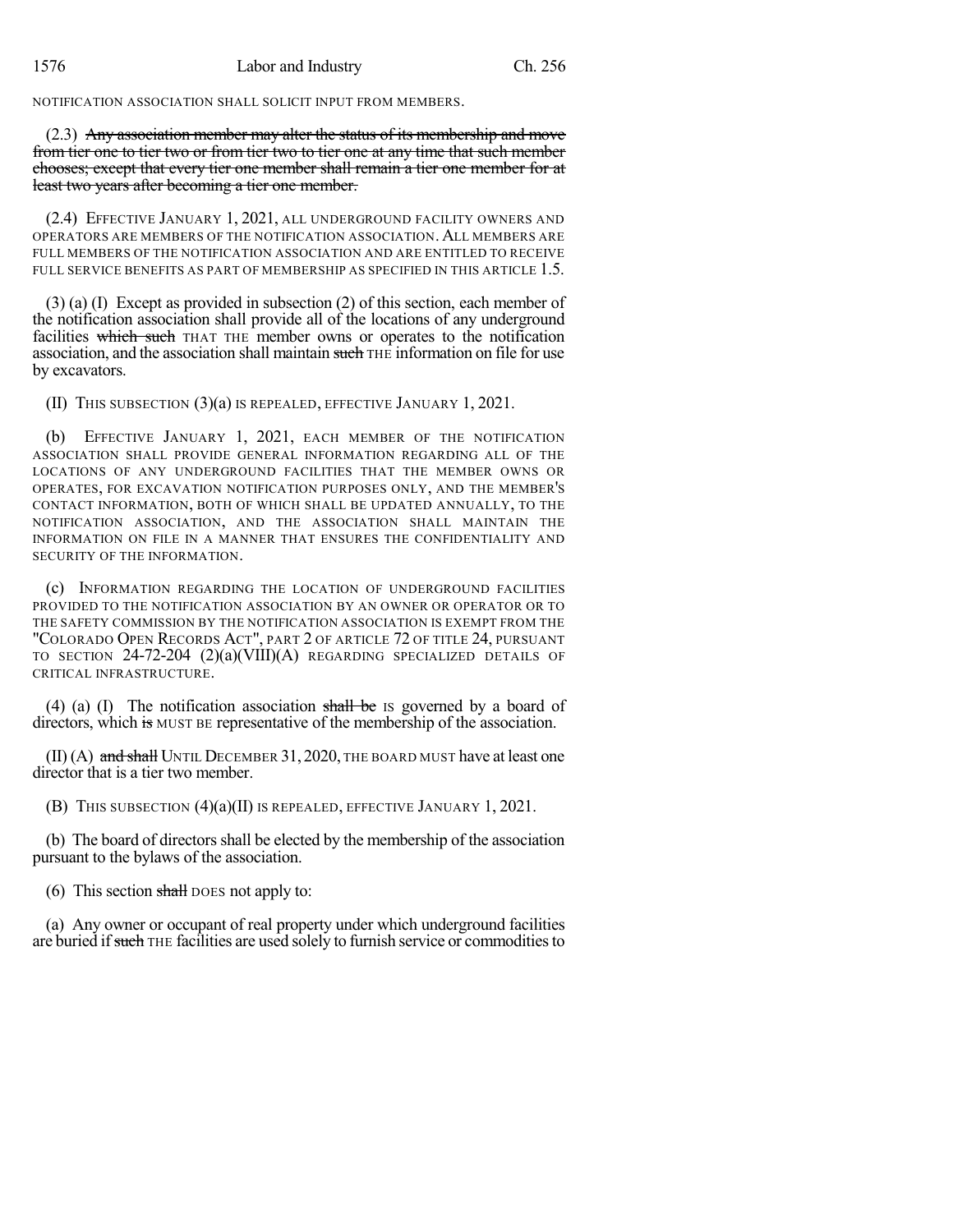such THE real property and no part of such THE facilities is located in a public street, county road, alley, or right-of-way dedicated to public use; OR

(b) ANY HOMEOWNER.

**SECTION 7.** In Colorado Revised Statutes, 9-1.5-106, **amend** (3) as follows:

**9-1.5-106. Notice requirements- repeal.**(3)(a)(I) The notification association shall provide prompt notice of any proposed excavation to each affected tier one member that has any underground facilities in the area of the proposed excavation site. The notification association shall also provide the excavator with the name and telephone number of each tier two member that has any underground facilities in the area of the proposed excavation.

(II) THIS SUBSECTION (3)(a) IS REPEALED, EFFECTIVE JANUARY 1, 2021.

(b) EFFECTIVE JANUARY 1,2021,THE NOTIFICATION ASSOCIATION SHALL PROVIDE PROMPT NOTICE OF ANY PROPOSED EXCAVATION TO EACH AFFECTED MEMBER THAT HAS ANY UNDERGROUND FACILITIES IN THE AREA OF THE PROPOSED EXCAVATION SITE.

**SECTION 8.** In Colorado Revised Statutes, **add** 9-1.5-108 as follows:

**9-1.5-108. Repeal-sunset review.**(1) THIS SECTION AND SECTIONS 9-1.5-104.2, 9-1.5-104.4, 9-1.5-104.7, AND 9-1.5-104.8 ARE REPEALED, EFFECTIVE SEPTEMBER 1, 2028.

(2) BEFORE THE REPEAL, THE FUNCTIONS OF THE UNDERGROUND DAMAGE PREVENTION SAFETY COMMISSION RELATED TO UNDERGROUND FACILITIES SPECIFIED IN SECTIONS 9-1.5-104.2,9-1.5-104.4,9-1.5-104.7,AND 9-1.5-104.8ARE SCHEDULED FOR REVIEW IN ACCORDANCE WITH SECTION 24-34-104.

**SECTION 9.** In Colorado Revised Statutes, 24-34-104, **add** (29)(a)(IV) as follows:

**24-34-104. Generalassemblyreviewof regulatoryagenciesandfunctionsfor repeal, continuation, or reestablishment - legislative declaration - repeal.** (29) (a) The following agencies, functions, or both, are scheduled for repeal on September 1, 2028:

(IV) THE FUNCTIONS OF THE UNDERGROUND DAMAGE PREVENTION SAFETY COMMISSION RELATED TO UNDERGROUND FACILITIES SPECIFIED IN SECTIONS 9-1.5-104.2, 9-1.5-104.4, 9-1.5-104.7, AND 9-1.5-104.8.

**SECTION 10.** In Colorado Revised Statutes, 24-1-121, **add** (3)(j) as follows:

**24-1-121. Department of labor and employment - creation.** (3) The department of labor and employment consists of the following divisions and programs:

(j) THE UNDERGROUND DAMAGE PREVENTION SAFETY COMMISSION CREATED BY